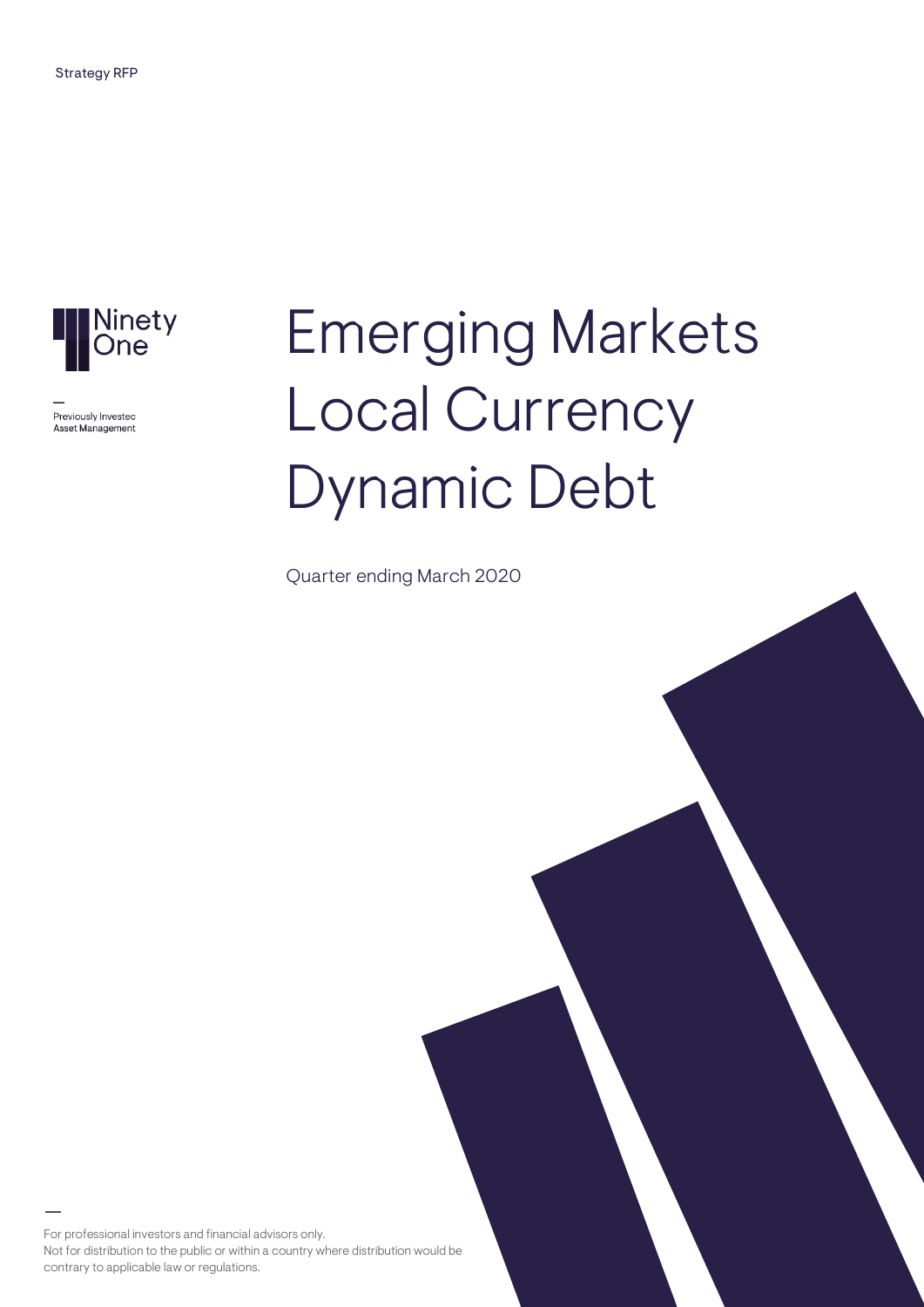## **Contents**

| <b>Executive summary</b>                           | 3              |
|----------------------------------------------------|----------------|
| Our investment expertise                           | $\overline{4}$ |
| Performance                                        | 5              |
| Investment philosophy                              | 7              |
| <b>Investment process</b>                          | 8              |
| Investment risk management and key characteristics | 13             |
| Environmental, Social and Governance integration   | 15             |
| Appendix                                           | 16             |
| Important information                              | 17             |

At Ninety One we believe in investing for a better tomorrow. We want to assist people around the globe to retire with dignity and meet their financial objectives by offering specialist, active investment expertise. We are a patient, long-term business offering organically-developed investment capabilities through active segregated mandates and mutual funds. Our clients include some of the world's largest private and public sector pension funds, financial institutions, corporates, foundations, central banks and intermediaries serving individual investors.

It all began in South Africa in 1991. Since then we have grown to become an established global investment management firm. We continue to develop our owner culture and are committed to building a long-term intergenerational business. The founding leadership is still in place, offering stability and a long-term investment outlook for clients.

We are deeply committed to creating a better, sustainable future. We are conscious of our responsibility, both as investors of other people's money and of our broader responsibility to society. Through our core investing activities, our leadership in the industry, our environmental initiatives and our commitment to our local communities, we seek to make a positive impact in all that we do.

Our overriding aim is to manage our investments to the highest standard possible and thereby exceed our clients' investment and service expectations.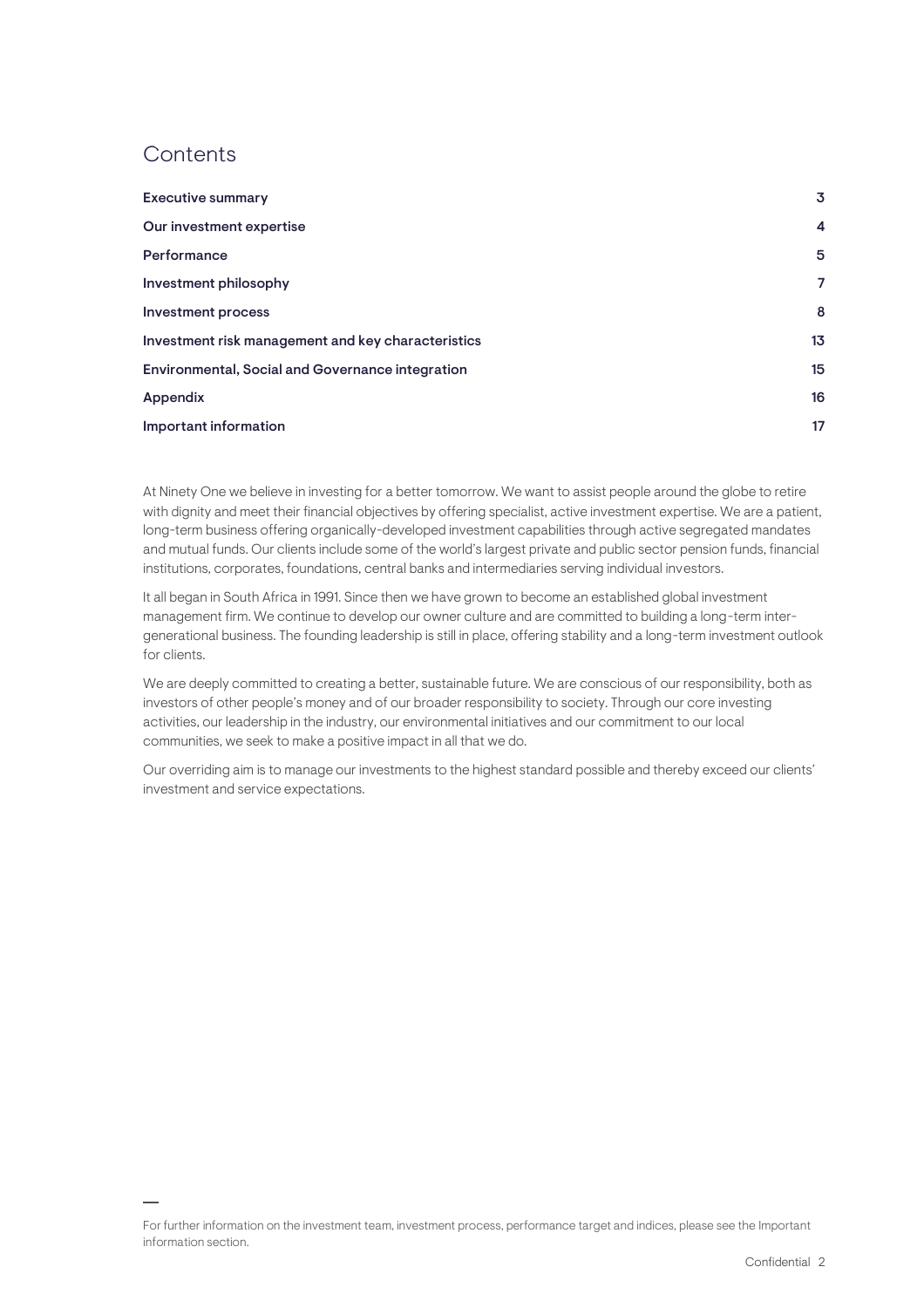## <span id="page-2-0"></span>Executive summary

Ninety One has a long history of investing in emerging market hard currency and emerging market local currency debt as well as in emerging market currencies. Our business started in South Africa in 1991. Fixed income and cash management in the diverse markets of Africa has been a core part of this business since the beginning. At the same time, our London-based investment team has been investing in emerging market debt for many years.

In our Emerging Markets Local Currency Dynamic Debt Strategy, we focus on local bond and currency markets. We believe local bond markets offer excellent opportunities and will see significant developments in years to come:

The local currency debt market is much bigger than the market for emerging dollar debt

Yields are attractive and additional returns can be expected through currency appreciation

An active management strategy offers great opportunities for alpha thanks to the great disparity of returns among countries.

#### The key differentiators of our Emerging Markets Local Currency Dynamic Debt Strategy are:

| Experience                                                                                                                                                                                                  | Designed<br>for FMD                                                                                                                                                   | Systematic<br><b>Process</b>                                                                                                                                                                                | <b>Risk Managed</b>                                                                                                                           | Expertise                                                                                                                                                |
|-------------------------------------------------------------------------------------------------------------------------------------------------------------------------------------------------------------|-----------------------------------------------------------------------------------------------------------------------------------------------------------------------|-------------------------------------------------------------------------------------------------------------------------------------------------------------------------------------------------------------|-----------------------------------------------------------------------------------------------------------------------------------------------|----------------------------------------------------------------------------------------------------------------------------------------------------------|
| Over 20 years<br>experience in<br>emerging market<br>debt investing                                                                                                                                         | A robust approach<br>designed for the<br>asset class                                                                                                                  | A structured.<br>disciplined &<br>repeatable<br>investment process                                                                                                                                          | Integrated risk<br>management                                                                                                                 | A passionate and<br>highly motivated<br>team                                                                                                             |
| Pioneers in EMD local debt<br>and established track<br>records in external.<br>corporate and blended<br><b>Exceptionally low</b><br>turnover, with team and<br>strategy leaders in place<br>since inception | <b>Tried and tested</b><br>processes tailored to the<br>different EMD categories<br>Combines a strong<br>bottom-up process<br>within a rigorous top-down<br>framework | Detailed scorecards help<br>us focus on the big picture<br>and provide objective &<br>measureable input<br><b>Formal asset</b><br>allocation process with<br>dedicated team, scorecard<br>and quant toolkit | Proprietary 'risk unit'<br>approach to portfolio<br>construction helps avoid<br>risk concentration<br>Risk controls & oversight<br>throughout | Analysts dedicated to EMD,<br>with regional and sector<br>responsibilities<br>Apply an industry leading<br>toolkit of econometric and<br>valuation tools |

Core Philosophy

There is no guarantee that investment will be profitable; losses may be made. Emerging Market countries may have less developed legal, political, economic and/or other systems. These markets carry a higher risk of financial loss than those in countries generally regarded as being more developed.

For further information on the investment team, investment process, performance target and indices, please see the Important information section.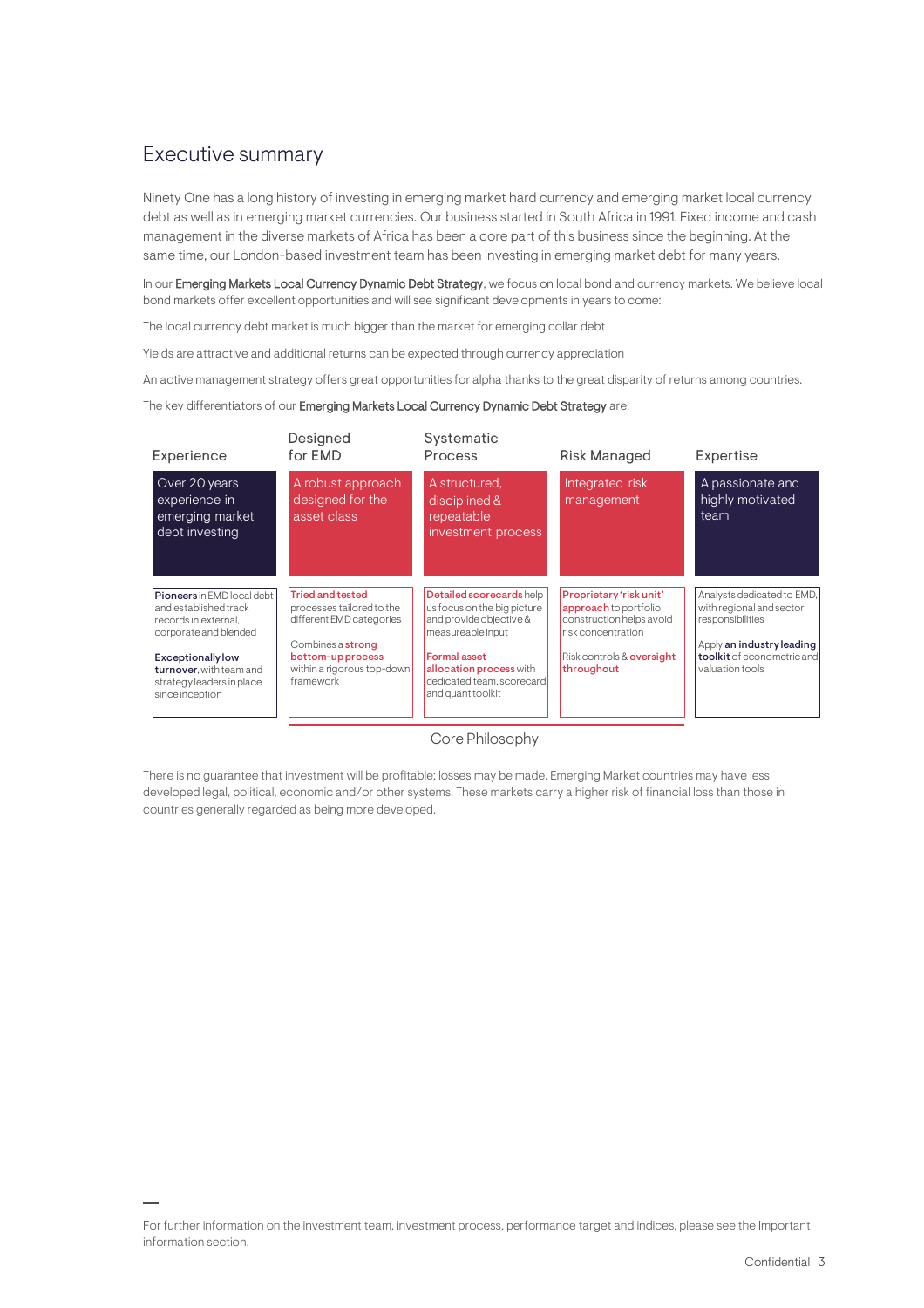## <span id="page-3-0"></span>Our investment expertise

The Fixed Income team is organised into specialist groups across Global Emerging Market Debt, Developed Market Credit, Developed Market Rates and South African Fixed Income. Each group applies their expertise to focused areas in which they have proven their ability to perform. This facilitates effective decision-making and ensures accountability.

Within Global Emerging Market Debt, we have two sub-teams; Emerging Market Sovereign & FX and Emerging Market Corporate Debt. The Sovereign & FX team is organised by region, typically working in pairs to cover the regions across three asset classes: sovereign local debt, hard currency debt, and currencies. The Corporate Debt team is organised by sector. The teams work closely together, bisecting countries and sectors to support broader investment views and themes. Investment ideas are generated by the analysts before being debated by the broader team. Once a suggested trade has been approved by the PMs it will filter into relevant strategies via the team's disciplined portfolio construction process.

We regard the strengths of the team as follows:

- Stable team with a strong shared culture
- As one of the pioneers in EMD, we have extensive experience in local, hard and corporate EMD
- Semi-annual team off-sites facilitate development and innovation.
- The team leverages Ninety One's wider multi-specialist investment framework
- − Dedicated portfolio management team focused on finding best ideas across asset categories

Werner Gey van Pittius and Antoon de Klerk are the co-portfolio managers for the Strategy and take full responsibility for positioning and performance. The team chart is provided below:



#### Investment Specialists – Sovereign & Currency

| Vivienne Taberer       | André Roux       |
|------------------------|------------------|
| I at Am                | Asia             |
| Michail Diamantopoulos | Thys Louw        |
| CF                     | Africa           |
| Wilfred Wee            | Mike Hugman      |
| Asia                   | LatAm & Top-Down |
| Grant Webster          | Peter Ferdmans   |
| EEMEA & Top-Down       | Top-Down         |
| Mark Fvans             | Roger Mark       |
| Asia                   | Middle Fast      |

#### Investment Specialists – Corporate

| Stacy Xie<br>Financials      |  |
|------------------------------|--|
| <b>Fsther Chan</b>           |  |
| Industrials, Metals & Mining |  |
| Alan Siow                    |  |
| Real Estate                  |  |
|                              |  |
|                              |  |
|                              |  |

#### Internal Support

| internar Support        |                    | Quantitude Support    |                           |                 |  |  |  |
|-------------------------|--------------------|-----------------------|---------------------------|-----------------|--|--|--|
| Julia Poszmik           | Tom Peberdy        | Nicholas Marshall     | Nico Smuts                | Jonathan George |  |  |  |
| <b>Business Manager</b> | Product Specialist | Ouantitative Analyst* | Investment Data Scientist | Analyst*        |  |  |  |

Quantitative Support

#### Global Investment Infrastructure Support

Trading | Environmental, Social and Governance (ESG) | Risk & Performance | Implementation

Subject to change not necessarily with prior notification. As at 1 April 2020.

\* Shared resource with South Africa Rates

Detailed biographies of the Strategy Leaders can be found in the Appendix.

For further information on the investment team, investment process, performance target and indices, please see the Important information section.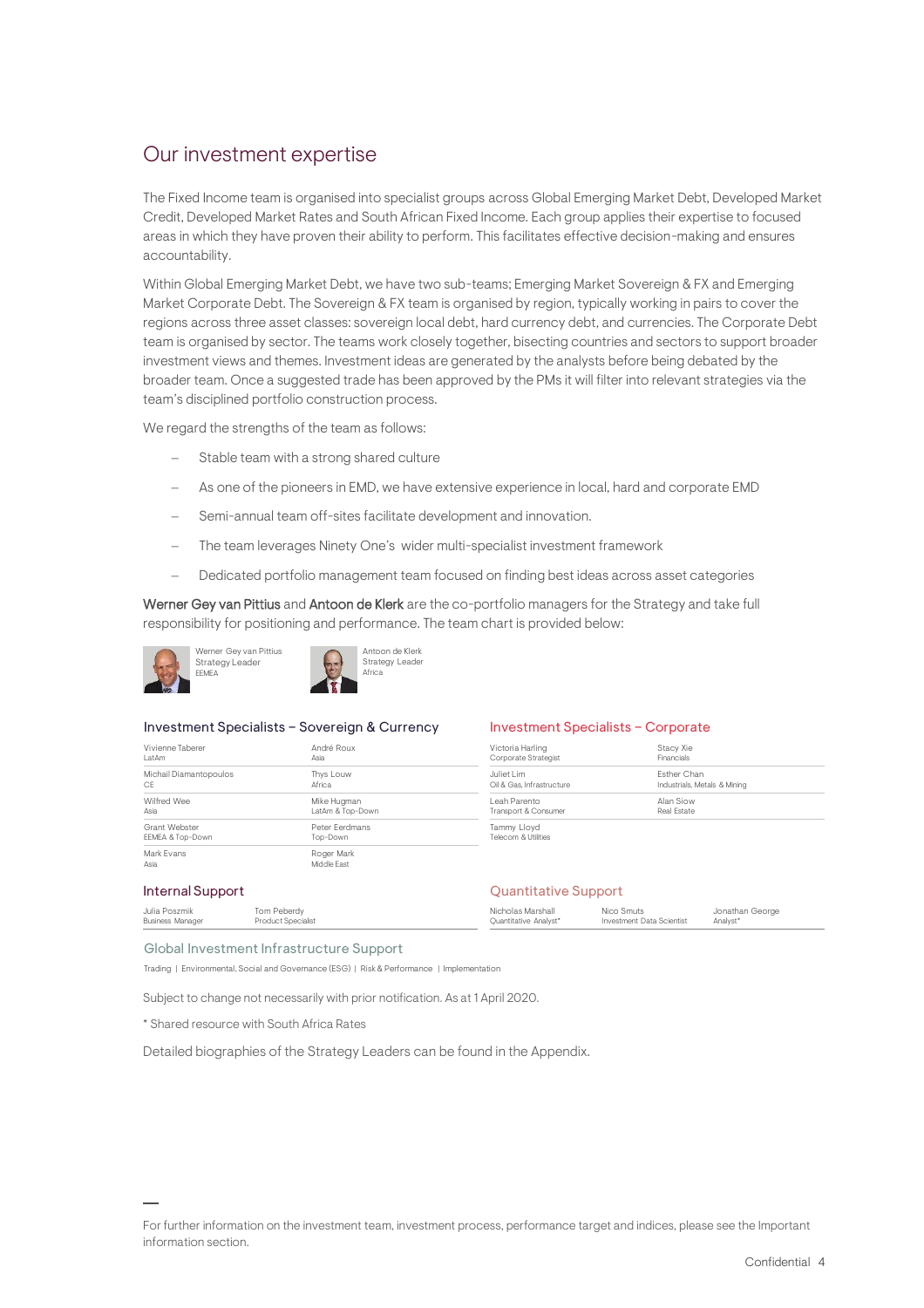# <span id="page-4-0"></span>Performance

The performance of our Emerging Markets Local Currency Dynamic Debt composite is represented in the table and chart below.

#### Annualised performance (USD)



Past performance is not a reliable indicator of future results, losses may be made.

Source: Ninety One as at 31 March 2020. Gross performance (returns will be reduced by management fees and other expenses incurred). Net performance (net of highest institutional segregated portfolio management fee), income is reinvested in USD

\*Composite inception date: 01 January 2011 returns of less than one year are not annualised.

\*\* Benchmark: JPMorgan GBI-EM Global Diversified.

For further information on indices please see the Important Information section.

For further information on the investment team, investment process, performance target and indices, please see the Important information section.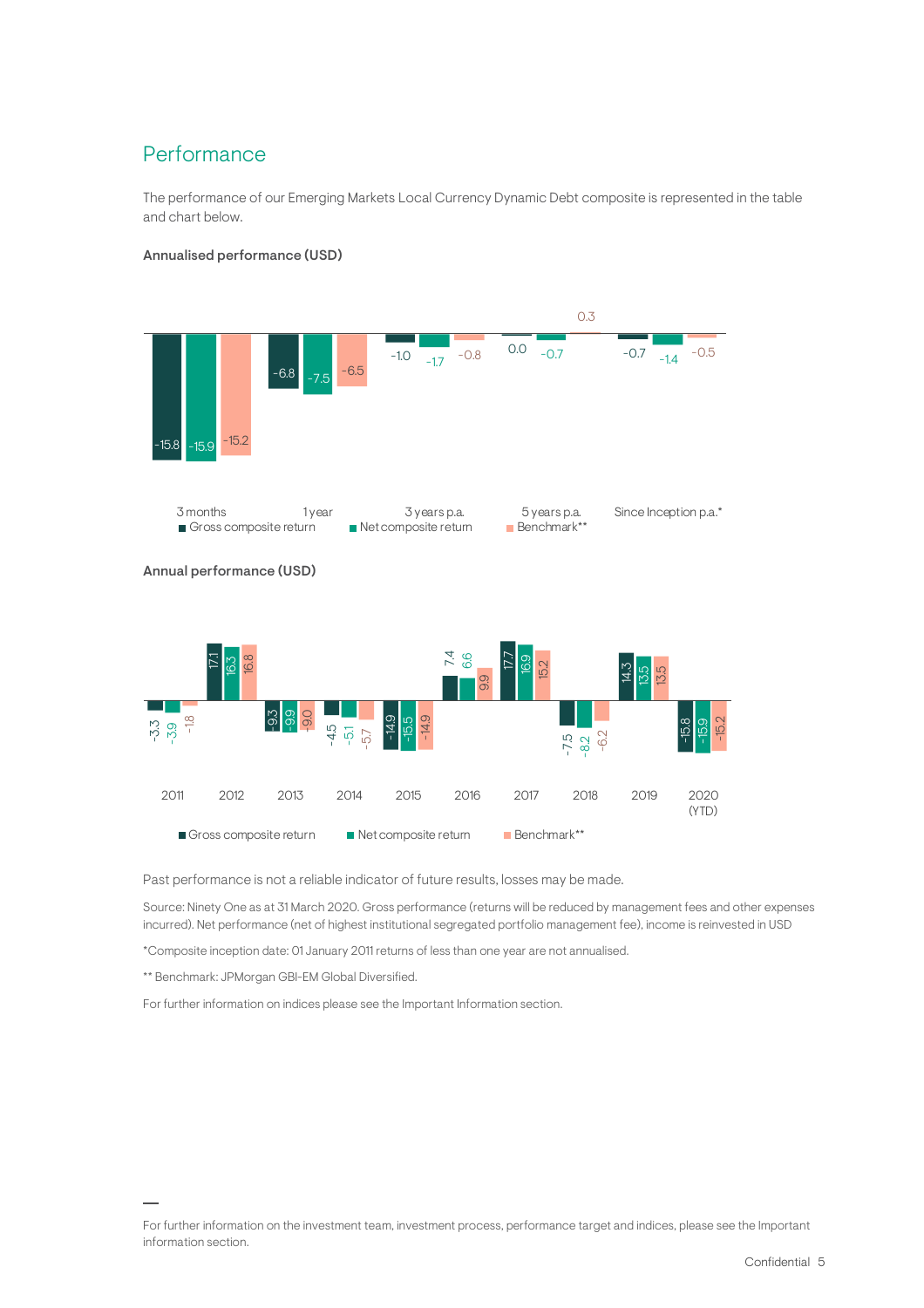#### Potential outperformance

Our investment process is specifically designed with the aim of doing well in all market environments. Our 'Compelling Forces' approach ensures that we focus on those countries and currencies where fundamentals, valuation and market behaviour all line up in the same direction. Our process incorporates a wide range of active positions across countries, currencies, yield curve plays and issue selection. We believe that this helps to ensure that we are not reliant on one investment theme, dampens volatility and provides the potential for outperformance in a wide variety of market conditions. We believe that opportunities present themselves in both bear and bull markets.

Having said this, being a fundamentals-based investment process, we find that the Strategy has tended to perform best in environments where returns are being driven by economic fundamentals. Our process relies on the experience of our team, our detailed bottom-up research and the output from our models. All of these are based on fundamentals and, as such, the Strategy has tended to perform best when bonds and currencies are responding to changing underlying country dynamics.

#### Potential underperformance

We believe our Strategy may perform less well in the following environments:

- − A period when markets reverse very sharply, particularly when markets are moving from a general bull market to a general bear market or vice versa.
- We firmly believe that fundamentals drive markets over the medium and long term. Our process is therefore likely to suffer on occasions where markets behave less rationally, are driven by event risk or appear to ignore fundamentals.

For further information on the investment team, investment process, performance target and indices, please see the Important information section.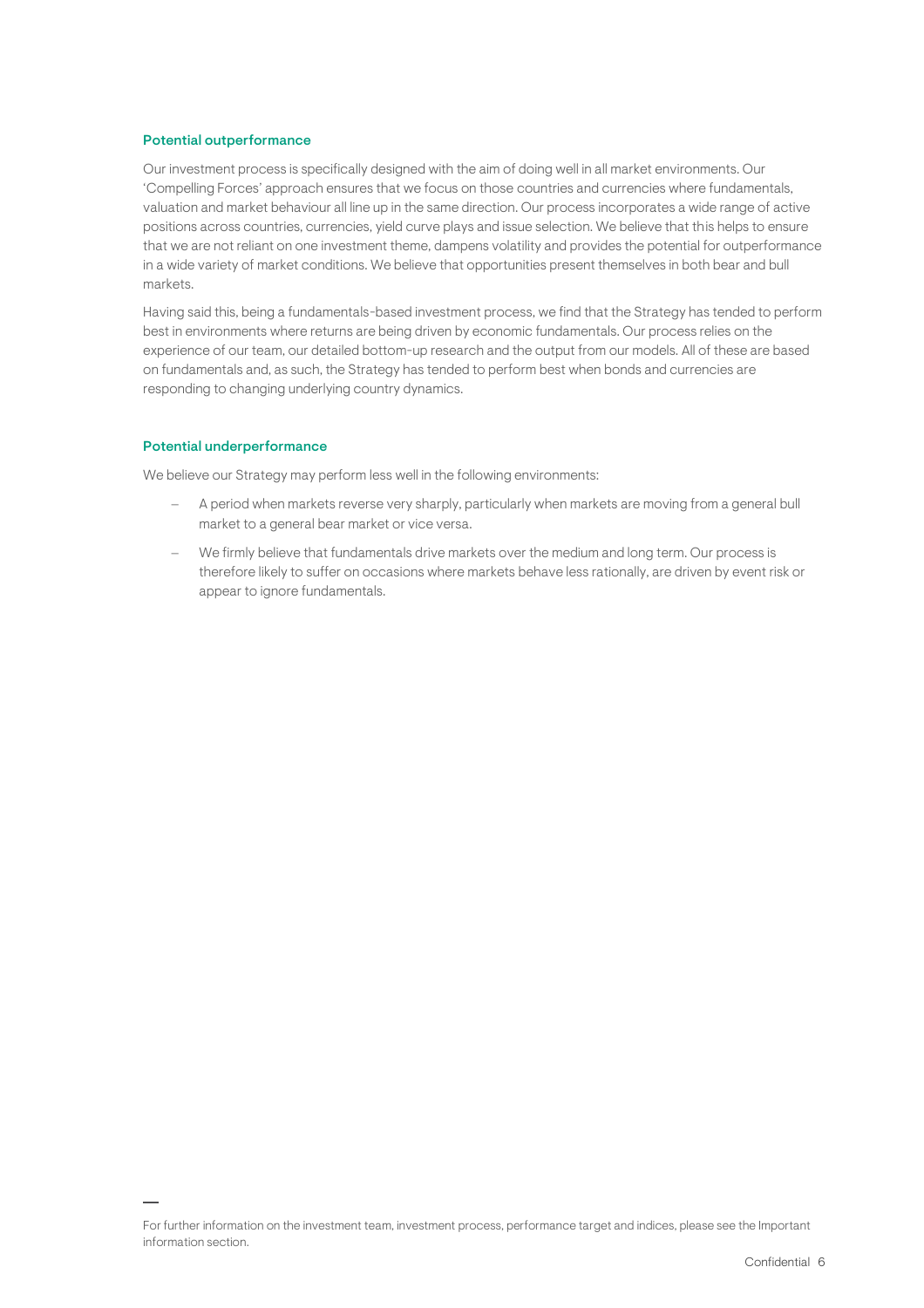## <span id="page-6-0"></span>Investment philosophy

The breadth of the emerging debt and currency universe provides a unique investment landscape for alpha opportunities. A systematic approach covering a set of consistent factors should provide a framework for effective decision making in the pursuit of investment opportunities.

Our approach to managing emerging markets debt mandates aims to capture these opportunities through a systematic, rigorous and disciplined process which utilises both qualitative and quantitative factors with a strong influence on risk management.

Our investment process considers factors within three sets of broad classifications: economic fundamentals; valuations; and market price behaviour. We call these the three Compelling Forces and they provide an effective bottom-up framework to identify attractive and unattractive investment alternatives within the emerging market debt universe.

Opportunities presented within local currency bonds, corporate bonds, currency markets and hard currency bonds are different. Our investment approach exploits this, by analysing each of these markets separately in a structured and consistent manner using detailed scorecards to help us view the big picture and not get caught up in a single theme.

We believe that diversifying exposure among a range of opportunities allows us to create optimal portfolios for our clients that can benefit from multiple sources of added value with the potential for consistent excess returns. At the same time, our portfolio implementation process aims to reduce the costs of shifting allocations between the various asset classes.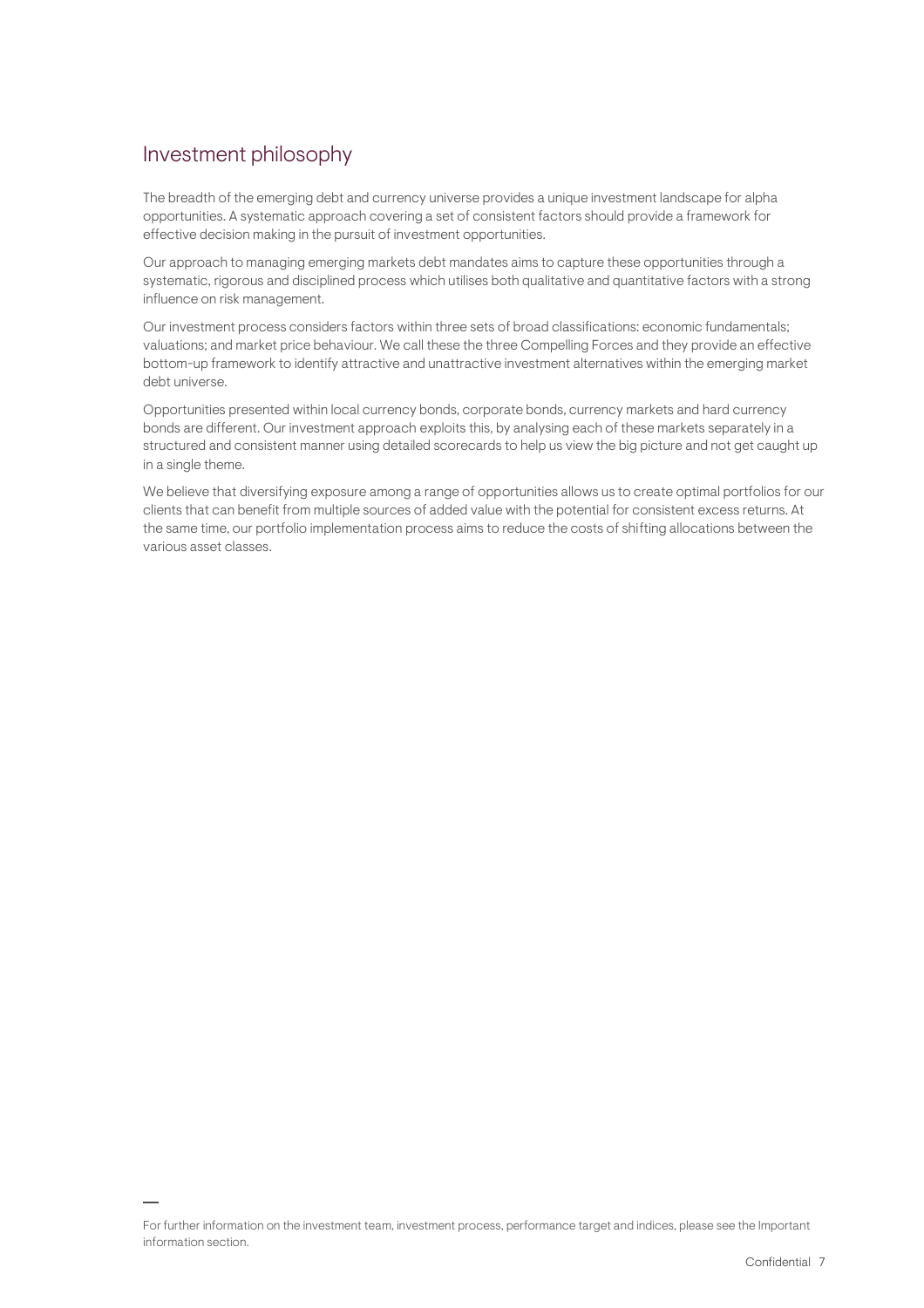## <span id="page-7-0"></span>Investment process

Our process combines top-down and bottom-up factors. The bottom-up process is the key driver of relative performance. A thorough analysis creates a ranking of a wide range of countries and currencies. We treat country and currency decisions separately as the drivers of currency and bond performance are quite distinct. Hence we will hedge any unwanted currency exposure, and use forwards to increase FX exposure in line with our investment views. The top-down process not only determines the general outlook for emerging markets, but importantly aims to identify different themes in the market.

Top-down Dedicated process for overall risk exposure and asset allocation

Designed for EMD: bottom-up process

Bottom-up

Rigorous approach to bottom-up selection driven by views of regional and sector specialists

## Final portfolio

Structured approach seeks to capture analyst views and manage risk

## Portfolio built from bottom-up, with top-down risk allocation

We adopt a scorecard approach. The scorecards reflect our Compelling Forces™ philosophy tailored to reflect the key drivers of emerging markets.

We maintain scorecards separately for each local bond market, hard currency bond market and currency market. The scorecards are a mix of quantitative and qualitative factors, but ultimately, we apply judgement to determine the final position.



Nowcasting models are used to predict short-term economic dynamics. Nowcasting estimates are based on our propriety dynamic factor models using third party data. These models are only utilised as part of the team's wider investment analysis.

For further information on the investment team, investment process, performance target and indices, please see the Important information section.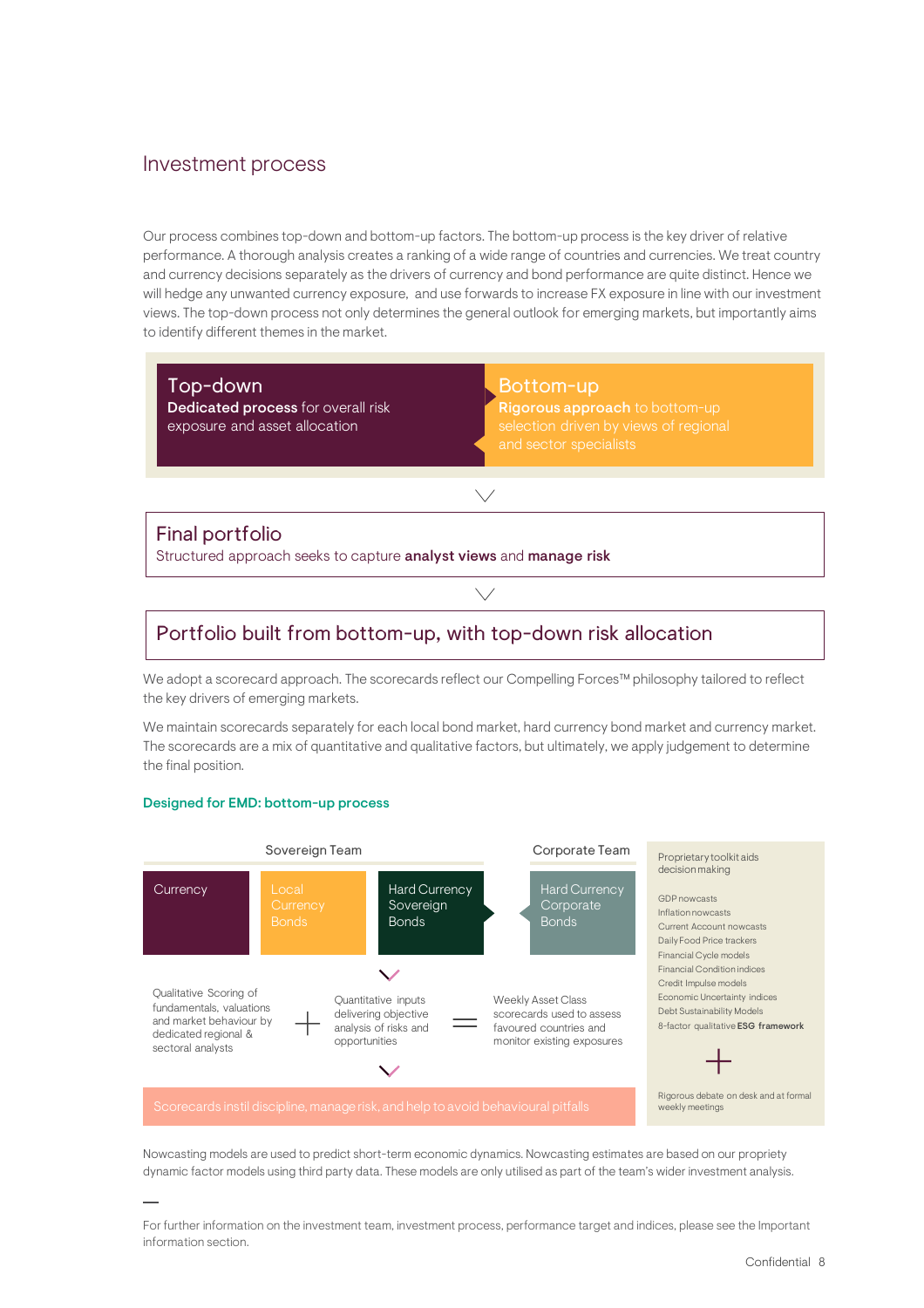#### Top-down process

Our top-down analysis helps to decide our overall duration and EM currency exposure targets as well as any offbenchmark allocation to EM hard currency and EM corporate debt.

The overall top-down portfolio process includes a general assessment of the outlook for emerging markets debt as well as the main themes in this asset category. The wider Ninety One investment team holds a monthly 'Global Macro Forum'. At this meeting the investment teams debate the global economic environment with contributions made by the Natural Resources, Multi-Asset and the Emerging Market Fixed Income teams. Following this the Emerging Market Fixed Income team holds its own asset allocation meeting which focuses on a range of emerging markets specifics, such as growth fundamentals, inflation forecasts, the outlook for risk appetite, trade dynamics, geo-politics, valuations and surveys of market positioning and flows. All these factors are captured within the Compelling Forces framework and are reflected in our asset allocation scorecard.



#### Designed for EMD: Top-Down Process

Nowcasting models are used to predict short-term economic dynamics. Nowcasting estimates are based on our propriety dynamic factor models using third party data. These models are only utilised as part of the team's wider investment analysis.

Our asset allocation scorecard ranks the relative attractiveness of the four components, local currency debt, EM currencies, hard currency debt and corporate debt, and helps determine whether we will add to or reduce risk in the portfolio through that area. This enables us to assign specific targets to each. These targets act as broad targets around which we have some flexibility, with bottom-up ideas a key determinant of what our ultimate duration and EMFX exposure is.

Our top-down process will also include a view as to what themes are likely to dominate emerging markets in the months to come. Is it for instance the search for yield, diminishing liquidity, a commodity rally, current account problems or an overall deviation in valuations relative to other global assets? These themes will influence our bottom-up decision-making and country and currency selection in each of the sub-components.

#### Bottom-up process

#### Bottom-up process – local currency bond markets

The goal of the local currency bond process is to come to a preferred country allocation as well as a duration and yield curve position per country

The goal of the local currency bond process is to come to a preferred country allocation as well as a duration and yield curve position per country. We analyse a wide range of indicators, which are summarised in the following sample scorecard.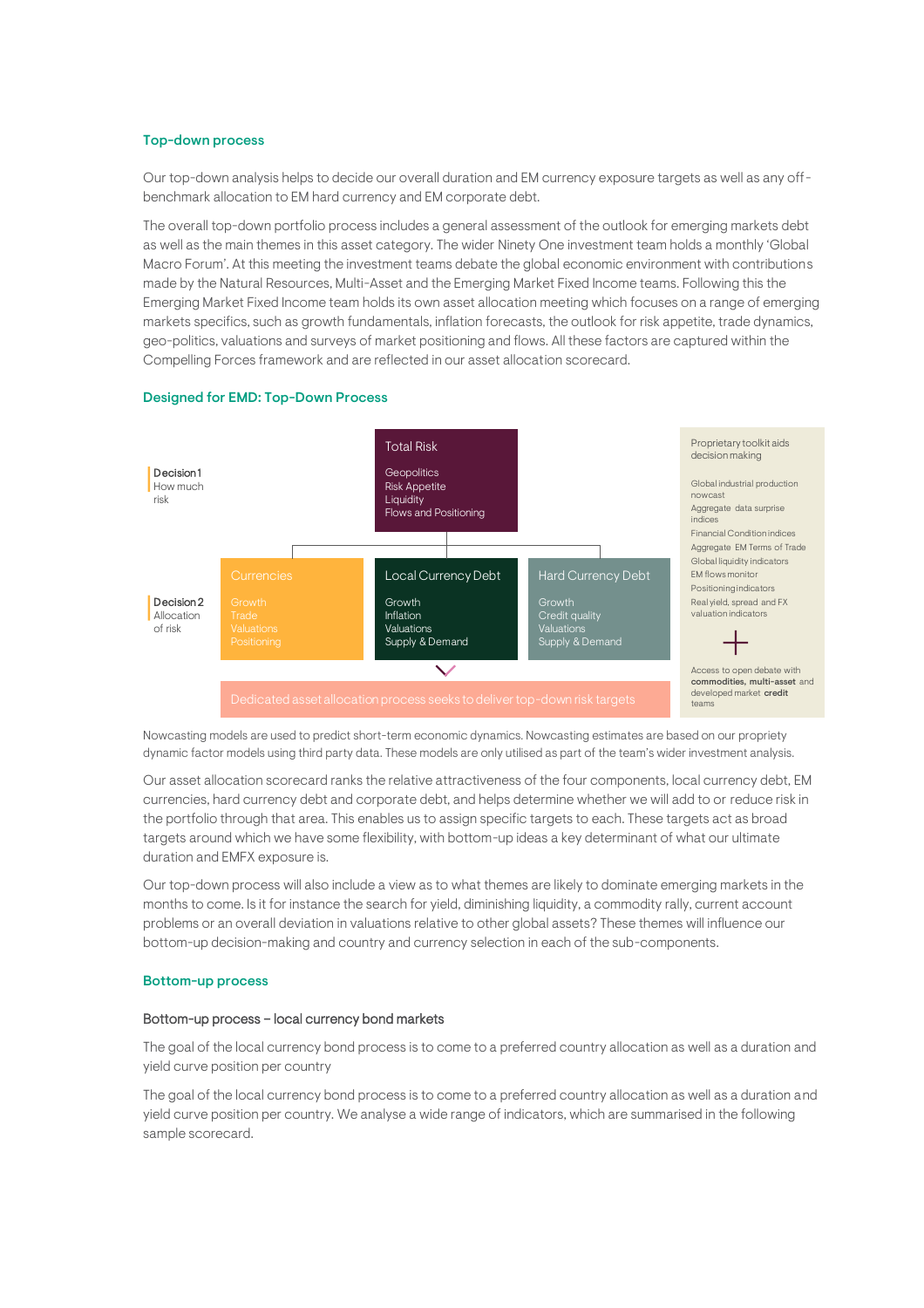|              | <b>Quantitative Model Scoring: 37.5%</b><br><b>Qualitative Analyst Scores: 62.5%</b> |                          |             |         |         |         |                      |                      |                      |                     |                      |                      |                      |                |                      |                |                          |         |              |                   |
|--------------|--------------------------------------------------------------------------------------|--------------------------|-------------|---------|---------|---------|----------------------|----------------------|----------------------|---------------------|----------------------|----------------------|----------------------|----------------|----------------------|----------------|--------------------------|---------|--------------|-------------------|
|              |                                                                                      |                          |             |         |         |         |                      |                      |                      | <b>Fundamentals</b> |                      |                      |                      |                | Valuation            |                | <b>Market behaviour</b>  |         |              |                   |
|              |                                                                                      | Vulnerability            | Dynamic     |         |         | Quant   |                      |                      |                      | Monetary            | Fiscal &             |                      | Political            |                |                      |                |                          | Qual    |              |                   |
| Country      | RV model                                                                             | model                    | Yield Curve | Curve   | Trend   | Total   | Growth               | External             | Inflation            | Policy              | Issuance             | ESG                  | Risk                 | Nominal        | Real                 |                | Technicals   Positioning | Total   | <b>Total</b> |                   |
| Russia       |                                                                                      | $-0.98$                  | 2.15        | $-0.10$ | 3.00    | 0.31    | $\ddot{\phantom{1}}$ | $\mathbf{0}$         | $\overline{1}$       | $\mathbf{1}$        | $\overline{2}$       | $\mathbf{0}$         | $\mathbf{0}$         | $\mathbf{0}$   | $\mathbf{1}$         | $\mathbf{0}$   | $-1$                     | 0.33    | 0.63         |                   |
| Ukraine      | $\overline{\phantom{a}}$                                                             | $\sim$                   |             | 0.00    |         | 0.00    | $\mathbf{0}$         | $\blacktriangleleft$ | $\blacktriangleleft$ | $\overline{2}$      | $\blacktriangleleft$ | $\mathbf{0}$         | $\mathbf{0}$         | $\mathbf{1}$   | $\overline{3}$       | $\mathbf{0}$   | $-1$                     | 0.58    | 0.58         |                   |
| South Africa |                                                                                      | 1.33                     | 1.00        | 2.58    | 0.00    | 0.37    | 1                    | $-1$                 | $\overline{1}$       | $\mathbf{0}$        | $-1$                 | $-1$                 | $\mathbf{0}$         | $\mathbf{0}$   | $\overline{2}$       | $\mathbf{0}$   | $\mathbf{0}$             | 0.13    | 0.49         | Buy<br>candidates |
| Thailand     | $-1.00$                                                                              | 0.08                     | 3.00        | $-0.78$ | 3.00    | 0.32    | $\mathbf{1}$         | $\mathbf{1}$         | $\mathbf{1}$         | $\mathbf{0}$        | $-1$                 | 1                    | $\mathbf{0}$         | $-1$           | $\mathbf{0}$         | $\mathbf{0}$   | $\mathbf{0}$             | 0.10    | 0.42         |                   |
| Ghana        |                                                                                      | $\overline{\phantom{a}}$ |             | 0.00    |         | 0.00    | 1                    | $\mathbf{0}$         | 1                    | $\mathbf{0}$        | $\sim$               | $\blacktriangleleft$ | $\mathbf{0}$         | $\mathbf{0}$   | $\overline{2}$       | $\mathbf{0}$   | $\mathbf{0}$             | 0.38    | 0.38         |                   |
| Serbia       | ÷                                                                                    | $-2.72$                  |             | 1.76    | 2.09    | 0.09    | $\mathbf{0}$         | $\blacktriangleleft$ | $\blacktriangleleft$ | $\Omega$            | $\overline{2}$       | $\mathbf{0}$         | $-2$                 | $\mathbf{0}$   | $\blacktriangleleft$ | $\overline{1}$ | $-1$                     | 0.25    | 0.34         |                   |
| Peru         | $-1.00$                                                                              | $-1.32$                  | 3.00        | $-0.17$ | 1.71    | 0.17    | 1                    | 1                    |                      | $\mathbf{0}$        | $\blacktriangleleft$ | $\blacktriangleleft$ | $-1$                 | $-1$           | $\blacktriangleleft$ | $\mathbf{0}$   | $-2$                     | 0.15    | 0.32         |                   |
| South Korea  | $\overline{\phantom{a}}$                                                             | 0.97                     | 1.00        | 0.08    | 0.55    | 0.19    | $\overline{2}$       | $\mathbf{0}$         | $\overline{2}$       | $\mathbf{0}$        | $\mathbf{0}$         | $\mathbf{0}$         | $\mathbf{1}$         | $-1$           | $\mathbf{0}$         | $\mathbf{0}$   | $-2$                     | 0.10    | 0.29         |                   |
| Egypt        |                                                                                      | $\sim$                   |             | 0.00    | 0.00    | 0.00    | 1                    | 1                    | 1                    | $\overline{1}$      | $-1$                 | $\mathbf{1}$         | $-1$                 | $\overline{1}$ | $\sim$               | $\mathbf{0}$   | $-2$                     | 0.28    | 0.28         |                   |
| Indonesia    | $-1.00$                                                                              | $-1.04$                  | 1.00        | $-0.78$ | 0.45    | $-0.10$ | 1                    | $\mathbf{0}$         | $\mathbf{0}$         | $\mathbf{1}$        | $\mathbf{0}$         | 1                    | $\mathbf{1}$         | $\overline{2}$ | 1                    | $\mathbf{0}$   | $-1$                     | 0.38    | 0.27         |                   |
| Nigeria      |                                                                                      | 3.00                     |             | 3.00    | $-1.25$ | 0.36    | 1                    | $-1$                 | $\mathbf{0}$         | $\mathbf{0}$        | $-1$                 | $-2$                 | $\Omega$             | $\Omega$       | $\sim$               | $\mathbf{0}$   | $-1$                     | $-0.13$ | 0.23         |                   |
| Taiwan       | $-3.00$                                                                              | 0.99                     |             |         | 2.14    | 0.01    | $\mathbf{0}$         | $\mathbf{1}$         | $\mathbf{1}$         | $\mathbf{0}$        | $\mathbf{0}$         | 1                    | $\mathbf{0}$         | $\mathbf{0}$   | $\mathbf{0}$         | $\mathbf{0}$   | $\mathbf{0}$             | 0.18    | 0.19         |                   |
| Singapore    | 1.00                                                                                 | $-0.37$                  |             | $-0.11$ | 1.03    | 0.12    | 1                    | $\mathbf{0}$         | $-1$                 | $\mathbf{0}$        | $\mathbf{0}$         | $\mathbf{1}$         | $\mathbf{0}$         | $-1$           |                      | $\mathbf{0}$   | $\mathbf{0}$             | 0.03    | 0.14         |                   |
| Uruguay      | 1.00                                                                                 | $\sim$                   |             | 2.41    | $-2.65$ | 0.06    | $\mathbf{0}$         | $\mathbf{1}$         | $-1$                 | $\mathbf{0}$        | $\mathbf{0}$         | $\mathbf{0}$         | $\mathbf{1}$         | $\mathbf{0}$   | 1                    | $\mathbf{0}$   | $\mathbf{0}$             | 0.08    | 0.13         |                   |
| Philippines  | $-1.00$                                                                              | $-0.68$                  |             | $-0.04$ | 3.00    | 0.10    | $\mathbf{0}$         | $-1$                 | $\overline{1}$       | $\overline{1}$      | $\mathbf{0}$         | $\mathbf{1}$         | $\mathbf{0}$         | $-1$           | $-1$                 | $\mathbf{0}$   | $\mathbf{0}$             | 0.00    | 0.10         |                   |
| Colombia     | $-3.00$                                                                              | $-1.70$                  | $\sim$      | 1.30    | 3.00    | $-0.03$ | $\mathbf{0}$         | $\mathbf{0}$         | $-1$                 | $\mathbf{0}$        | 1                    | 1                    | $\mathbf{0}$         | $\mathbf{0}$   | 1                    | $\mathbf{0}$   | $\mathbf{0}$             | 0.10    | 0.07         |                   |
| Romania      |                                                                                      | $-2.12$                  |             | 0.89    | 1.49    | 0.02    | $\mathbf{0}$         | $\mathbf{0}$         | $-1$                 | $^{\circ}$          | $-1$                 | $-1$                 | $\mathbf{1}$         | $\overline{2}$ | $\mathbf{0}$         | $\mathbf{0}$   | $\overline{1}$           | 0.05    | 0.07         |                   |
| Mexico       |                                                                                      | $-2.33$                  | 1.00        | $-1.09$ | 2.95    | 0.04    | $\mathbf{1}$         | $\Omega$             | $\mathbf{0}$         | $-1$                | $-1$                 | $-1$                 | $\mathbf{0}$         | $\mathbf{0}$   | $\overline{2}$       | $-1$           | $\overline{1}$           | 0.03    | 0.06         |                   |
| Israel       | $-1.00$                                                                              | $-0.50$                  | $-1.00$     | 1.18    | 2.52    | 0.09    | $-1$                 | 1                    | 1                    | $\mathbf{0}$        | $\mathbf{0}$         | $-1$                 | $\mathbf{0}$         | $\mathbf{0}$   | $-1$                 | $\mathbf{0}$   | $\mathbf{0}$             | $-0.05$ | 0.04         |                   |
| Chile        | $-3.00$                                                                              | $-2.08$                  | $\sim$      | 0.25    | 3.00    | $-0.14$ | $\mathbf{0}$         | $\mathbf{0}$         | $\blacktriangleleft$ | $\mathbf{0}$        | $\mathbf{1}$         | $\overline{2}$       | $\mathbf{0}$         | $-1$           | $-1$                 | $\overline{1}$ | $\overline{1}$           | 0.18    | 0.04         |                   |
| Argentina    | 2.00                                                                                 | $\sim$                   |             | 0.00    | 0.00    | 0.15    | $\mathbf{0}$         | $\Omega$             | $-1$                 | $-1$                | 1                    | $\overline{2}$       | $\cdot$ <sub>2</sub> | $\Omega$       | $-1$                 | $\mathbf{0}$   | $\mathbf{0}$             | $-0.13$ | 0.03         |                   |
| China        | $\overline{\phantom{a}}$                                                             | $-2.16$                  | $-2.36$     | $-0.40$ | 1.64    | $-0.25$ | $\mathbf{1}$         | $\mathbf{1}$         | $\Omega$             | $\Omega$            | $-1$                 | 1                    | $\mathbf{1}$         | 1              | 1                    | $\mathbf{0}$   | $-1$                     | 0.23    | $-0.02$      |                   |
| Hungary      | $-2.00$                                                                              | $-1.00$                  | 1.00        | 0.91    | 1.44    | 0.03    | $\mathbf{0}$         | $\Omega$             | $\Omega$             | $\Omega$            | 1                    | $\Omega$             | $\Omega$             | $\Omega$       | $-2$                 | $\Omega$       | $\overline{1}$           | $-0.05$ | $-0.02$      |                   |
| Brazil       | $-1.00$                                                                              | $-0.24$                  | $-1.00$     | 2.03    | 0.64    | 0.03    | $\mathbf{1}$         | $\mathbf{0}$         | $\mathbf{0}$         | $\mathbf{0}$        | $-1$                 | $-1$                 | $\mathbf{1}$         | $-1$           | $\mathbf{1}$         | $\mathbf{0}$   | $-1$                     | $-0.08$ | $-0.04$      |                   |
| Malaysia     | $-2.00$                                                                              | $-2.32$                  |             | 0.38    | 2.79    | $-0.09$ | $\mathbf{0}$         | $\mathbf{0}$         | 0                    | $\mathbf{0}$        | $-1$                 | $\blacktriangleleft$ | $-1$                 | $\mathbf{0}$   | $\blacktriangleleft$ | $-1$           | $\mathbf{0}$             | 0.00    | $-0.09$      |                   |
| Czech        | $\overline{\phantom{a}}$                                                             | $-2.32$                  |             | $-0.75$ | 3.00    | $-0.01$ | $\mathbf{0}$         | $\mathbf{0}$         | $\mathbf{0}$         | $-1$                | $\blacktriangleleft$ | $\blacktriangleleft$ | $-1$                 | $-1$           | $-1$                 | $\mathbf{0}$   | $\overline{1}$           | $-0.10$ | $-0.11$      |                   |
| India        | $-1.00$                                                                              | $-0.62$                  | 3.00        | $-1.63$ | 1.03    | 0.06    | $\overline{2}$       | $\mathbf{0}$         | $-1$                 | $\mathbf{0}$        | $\mathbf{0}$         | $-1$                 | $-1$                 | $-1$           | $\mathbf{0}$         | $\mathbf{0}$   | $-1$                     | $-0.18$ | $-0.12$      | Sell              |
| Poland       | $-2.00$                                                                              | $-3.00$                  | $-1.00$     | 0.14    | 2.26    | $-0.27$ | $\mathbf{0}$         | $\mathbf{0}$         | $\mathbf{0}$         | $\mathbf{1}$        | $\blacktriangleleft$ | $\mathbf{0}$         | $\mathbf{0}$         | $\mathbf{0}$   | $-1$                 | $\mathbf{0}$   | $\overline{2}$           | 0.15    | $-0.12$      |                   |
| Kenya        |                                                                                      | $\overline{\phantom{a}}$ |             | 0.00    |         | 0.00    | $\mathbf{0}$         | 1                    | $-1$                 | $\mathbf{0}$        | $\mathbf{0}$         | $\overline{1}$       | $-1$                 | $\mathbf{0}$   | $-1$                 | $\mathbf{0}$   | $-2$                     | $-0.18$ | $-0.18$      | candidates        |
| Turkey       | $\overline{\phantom{a}}$                                                             | $-1.33$                  | 1.00        | $-0.30$ | 0.27    | $-0.03$ |                      | $\Omega$             |                      | $\Omega$            | $-1$                 | $-2$                 | $-1$                 | $-2$           | $\Omega$             | $\Omega$       | $-1$                     | $-0.25$ | $-0.28$      |                   |

Source: Ninety One. August 2019.

Scorecards are updated weekly. The quantitative models are maintained centrally by the team. The analysts are responsible for checking the data and running the models. We run four quant models for local bonds; a fair-value ("RV") model, a vulnerability model, a curve model and a trend model. The scores are captured in the first few columns of the scorecard, summing to Sub-total 1.

The judgmental scores, which range from -3 to +3, are the responsibility of the regional specialists. The regional specialists will cover their countries in great detail and decide on the scores for each of the factors, based on their analysis and experience.

We start with a detailed analysis of the economic fundamentals of the country. A thorough assessment of the inflation risks is crucial at this stage. We also analyse how we expect the country to fare in the current environment. How supportive is global growth? What are the drivers of economic growth: exports, investments, domestic consumption, fiscal expansion? Is there a positive current account balance?

We then focus on the specific country risk factors. Is there a risk of policy mistake by either the central bank or the government? What is the credit quality? Is there a lot of debt? What is the debt profile? What is the event risk in terms of domestic politics or the international situation?

Valuation is another key driver of our decision. We have developed several proprietary models where we analyse real and nominal rates and calculate how these compensate for country, inflation and currency risks.

Finally, we look at market behaviour. In particular, investor positioning, supply/demand and technicals are all important. Crowded trades can pose significant risks in environments where investors are becoming more negative on emerging markets. We tend to be contrarian and look for value when other investors are getting overly concerned and selling in a panic.

The final scorecard is debated in the weekly team meeting. Changes in scores are highlighted and changes in the ranking will trigger trade reviews. Importantly, we do not adopt a rigid approach where the top scoring country will have to have the largest weight in the portfolio. Instead we use the scorecard as a guide to potential overweight and underweight trades with the top-third countries being long candidates and the bottom-third being sell candidates.

The key advantages of the scorecard approach are:

- It gives us a common language, making comparison across regions easy
- It provides a strong sell discipline
- − It keeps us honest and allows for continuous evolution of our process as all historic scorecards are saved and attributed.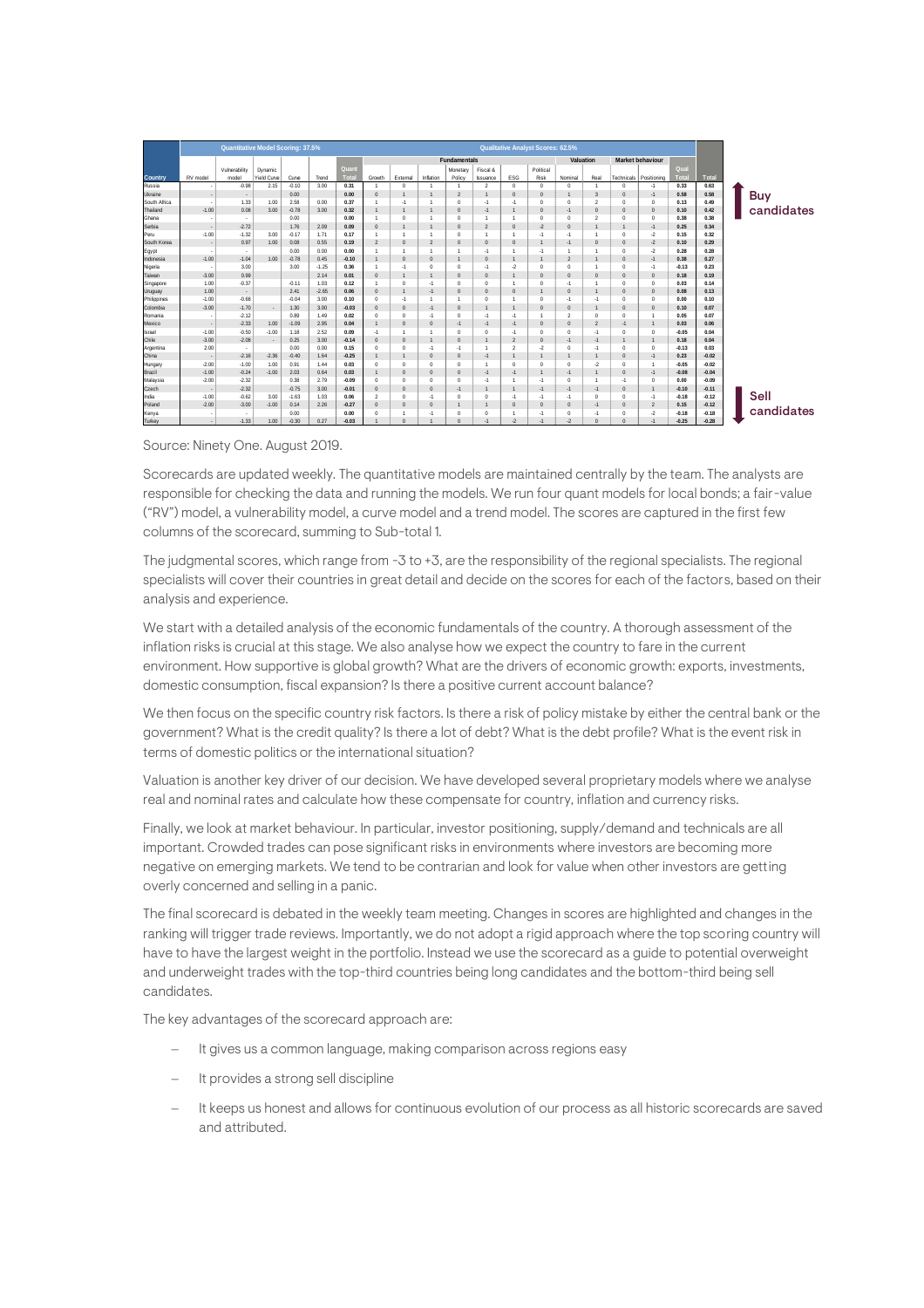#### Bottom-up process – EM currency markets

We analyse and rank a wide range of emerging market currencies in detail

We analyse and rank a wide range of emerging market currencies in detail. An important part of our process is our proprietary tool, the Fundamental RISK Indicator (FRISKI). The main risk of investing in emerging markets currencies is the risk of a major currency crisis. We can substantially reduce the impact of currency crises through diversification, but it would of course be better to be able to avoid them altogether. FRISKI is a risk model designed with the aim of achieving this.

There is ample academic evidence that most currency crises can be anticipated if you know what to look for. FRISKI monitors the behaviour of five fundamental variables and forecasts the probability of a crisis within the next twelve months. The factors: BIS debt; the real exchange rate; exports; the "fundamental" balance of payments and reserve cover have all proved effective in anticipating the emerging currency crises of the past. This 'probability of crisis' is then compared with the 'reward' in each currency based on carry, volatility and trend. In short, the model identifies markets that have low crisis risk, high carry, low volatility and a positive trend. The model has a 50% weight in the scorecard.

|                               | <b>FRISKI</b>      |          |        | Carry          |         |             |       |        |     |                                    |
|-------------------------------|--------------------|----------|--------|----------------|---------|-------------|-------|--------|-----|------------------------------------|
|                               | Res/M <sub>2</sub> | Ext debt | CA+FDI | <b>Real FX</b> | Exports | Crisis prob | Carry | Trend  | Vol | $Carn +$<br><b>Trend vs</b><br>vol |
| <b>Currency</b><br><b>ARS</b> | $-0.5$             | 0.7      | 0.0    | 0.1            | $-1.6$  | 27%         | 24%   | 1%     | 4%  | 6.08332                            |
| KZT                           | 0.1                | 0.5      | 0.5    | 1.3            | $-2.1$  | 20%         | 44%   | 0%     | 4%  | 10.1686                            |
| <b>EGP</b>                    | $-1.5$             | 0.8      | $-0.5$ | 0.0            | $-0.9$  | 32%         | 12%   | 3%     | 5%  | 2.89403                            |
| UYU                           | 1.9                | $-1.1$   | $-0.0$ | $-0.3$         | $-0.9$  | 23%         | 14%   | $-1\%$ | 7%  | 1.89285                            |
| <b>IDR</b>                    | 0.2                | $-0.2$   | $-0.4$ | 0.1            | $-1.2$  | 29%         | 10%   | $-1\%$ | 7%  | 1.17241                            |
| <b>UGX</b>                    | 1.8                | 0.6      | $-0.7$ | $-0.1$         | $-0.2$  | 16%         | 12%   | $-1\%$ | 8%  | 1.41457                            |
| <b>CNY</b>                    | $-0.7$             | $-0.2$   | 1.0    | $-0.6$         | 0.1     | 23%         | 3%    | 2%     | 4%  | 1.16595                            |
| <b>NGN</b>                    | 0.6                | 0.5      | $-0.3$ | 0.4            | $-1.2$  | 21%         | 48%   | 1%     | 10% | 4.82353                            |
| <b>PEN</b>                    | 2.7                | $-0.2$   | $-0.1$ | $-0.1$         | $-1.1$  | 17%         | 6%    | 1%     | 5%  | 1.37765                            |
| <b>MXN</b>                    | 1.6                | 0.2      | $-0.3$ | 0.1            | $-0.0$  | 15%         | 2%    | 0%     | 9%  | 0.24758                            |
| <b>CLP</b>                    | $-0.2$             | 0.4      | 0.4    | 0.7            | 0.4     | 15%         | 3%    | 2%     | 8%  | 0.56579                            |

Source: Ninety One. For illustrative purposes only.

The second pillar of our bottom-up process is a judgemental analysis of the 'Compelling Forces' driving currency markets

The second pillar of our bottom-up process is a judgemental analysis of the Compelling Forces driving currency markets; simply put we endeavour to find currencies with sound fundamentals, that are undervalued and lastly, in terms of market behaviour, we look for currencies where the market is starting to price this in.

| <b>Fundamentals</b> |              |              |                      |      |       | Valuation Market behaviour |        |                | Sub total 2 | Total  |
|---------------------|--------------|--------------|----------------------|------|-------|----------------------------|--------|----------------|-------------|--------|
| Growth              | Extern<br>CA | Extern<br>FA | Mon<br><b>Policy</b> | Debt | Socio | <b>REER</b>                | Techn  | Positioning    | Qual total  |        |
| 5.0%                | 5.0%         | 5.0%         | 5.0%                 | 2.5% | 5.0%  | 7.5%                       | 7.5%   | 7.5%           | 50.0%       | 100.0% |
| $-1$                | $-1$         | U            |                      | -1   |       | $-3$                       | $-1.0$ | 0.0            | $-0.7$      | 1.18   |
| -1                  | -1           | -1           | $-2$                 |      |       | $-3$                       | 0.0    | 0 <sub>0</sub> | $-0.9$      | 1.08   |
|                     | $-1$         |              |                      |      |       | $\Omega$                   | 0.0    | 1.0            | 0.3         | 0.86   |
|                     |              |              |                      |      |       | $-1$                       | 0.0    | 0.0            | 0.1         | 0.48   |
|                     | $-1$         |              |                      |      |       | $\mathfrak{p}$             | 2.0    | $-1.0$         | 0.6         | 0.39   |
|                     | -1           |              |                      |      |       |                            | $-1.0$ | 0.0            | 0.1         | 0.39   |
| $-1$                | 2            | $-2$         | 2                    |      |       |                            | 2.0    | 0 <sub>0</sub> | 0.4         | 0.36   |
| O                   | -1           | $-1$         |                      |      | -1    | $-1$                       | 0.0    | 0.0            | $-0.4$      | 0.34   |
|                     | $-1$         |              | -1                   |      |       | $-2$                       | 1.0    | 2.0            | $-0.1$      | 0.30   |
|                     |              |              |                      |      |       |                            | 1.0    | 2.0            | 0.8         | 0.29   |
|                     |              |              |                      |      |       |                            | 1.0    | 0.0            | 0.5         | 0.27   |

Source: Ninety One. For illustrative purposes only. Internal parameters are subject to change without prior notification. Current as at date of publication.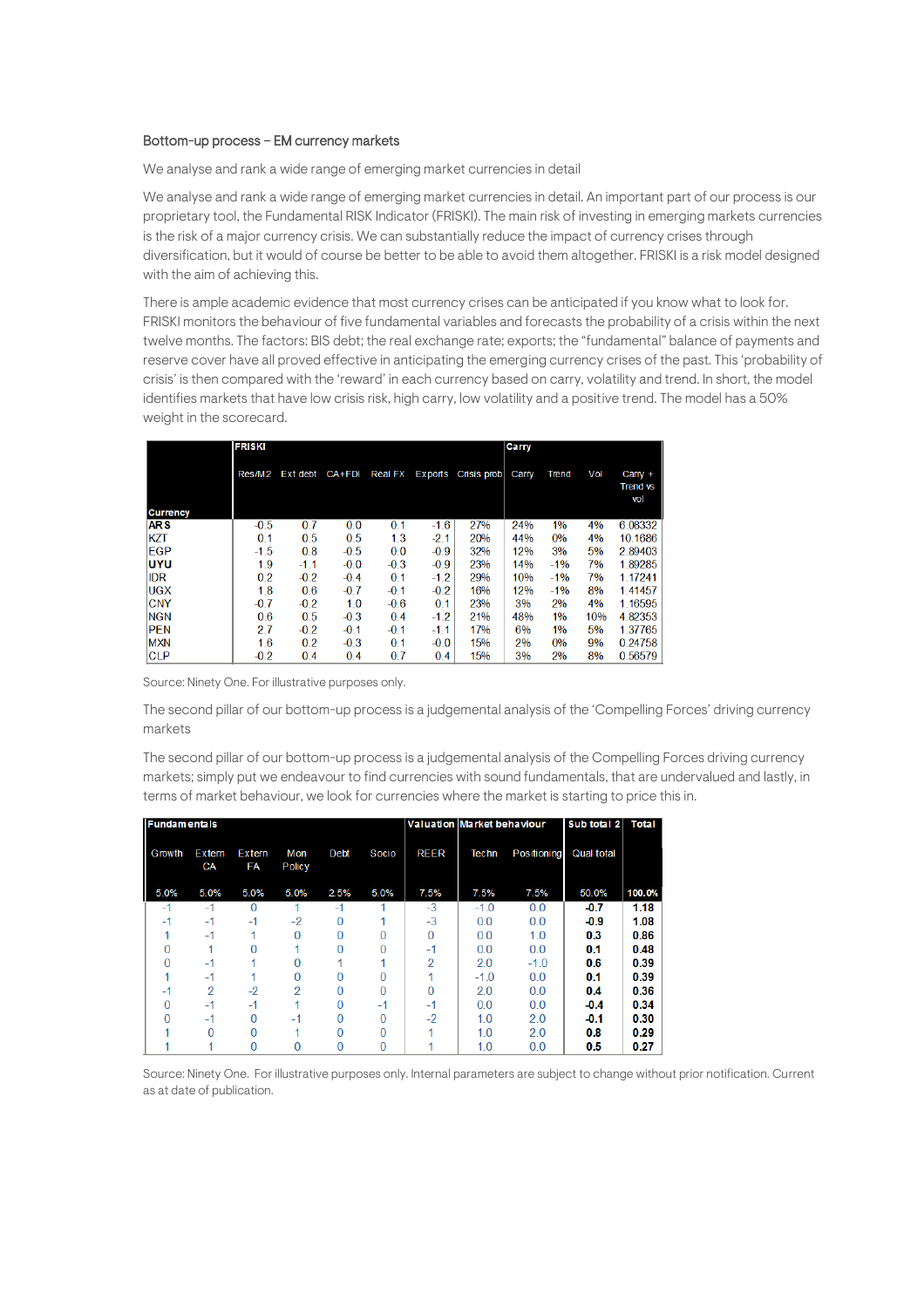#### Portfolio construction and implementation

Our risk budgeting approach to portfolio construction ensures a stable and consistent framework for allocating exposure and results in well-diversified portfolios that can benefit from multiple sources of return suited to our clients' needs.

Typically, we will have 15-25 active long and short positions based on country and currency rankings. We will not let one or two positions dominate. Active positions will be taken in terms of risk units, where the risk units are set based on the riskiness of a country. Importantly, we use forward looking risk measures (such as ratings, CDS spreads, our assessment of geo-politics) to classify countries in addition to backward looking risk (volatility). We will not allocate more than two risk units to each active position. The size of the risk unit illustrated below is relative and represents deviations from the performance comparison index.<br>'  $D = \{a, b\}$ 

| Size of one risk unit | <b>EMD Local Currency (Broad)</b> | <b>FX</b> examples              | Bond examples      |
|-----------------------|-----------------------------------|---------------------------------|--------------------|
| Low risk              | 6.0% in FX: 0.50 dur. contr.      | Taiwan dollar, Chinese renminbi | Taiwan, Israel     |
| Medium risk           | 5.0% in FX: 0.40 dur. contr.      | Peruvian sol. Czech koruna      | Thailand, Chile    |
| High risk             | 4.0% in FX: 0.30 dur. contr.      | Brazilian real. Turkish lira    | Hungary, Indonesia |

These are internal parameters and subject to change not necessarily with shareholder notification. Comparison index: JP Morgan GBI EM Global Diversified.

lssue selection is based on our curve outlook, liquidity and relative valuation. In addition, we analyse tax, legal and administrative issues in great detail. In cooperation with our legal and admin departments, we determine the best way to access the local markets (e.g. onshore, offshore, credit-linked notes, etc.).

Implementation is assisted by state-of-the-art portfolio management and risk systems. thinkFolio, our main portfolio management system, allows straight-through processing, what-if analysis and ensures that all transactions are within individual portfolio guidelines. The MSCI BarraOne risk model is used for real-time ex-ante risk analysis and to calibrate risk budgeting. Our independent Investment Risk team also uses Excerpt to calculate and monitor tracking error and Value-at-Risk on a daily basis. When certain levels are reached, specific action is required from the portfolio manager. In addition, a monthly risk report and a detailed quarterly report back are conducted by the risk manager and senior management.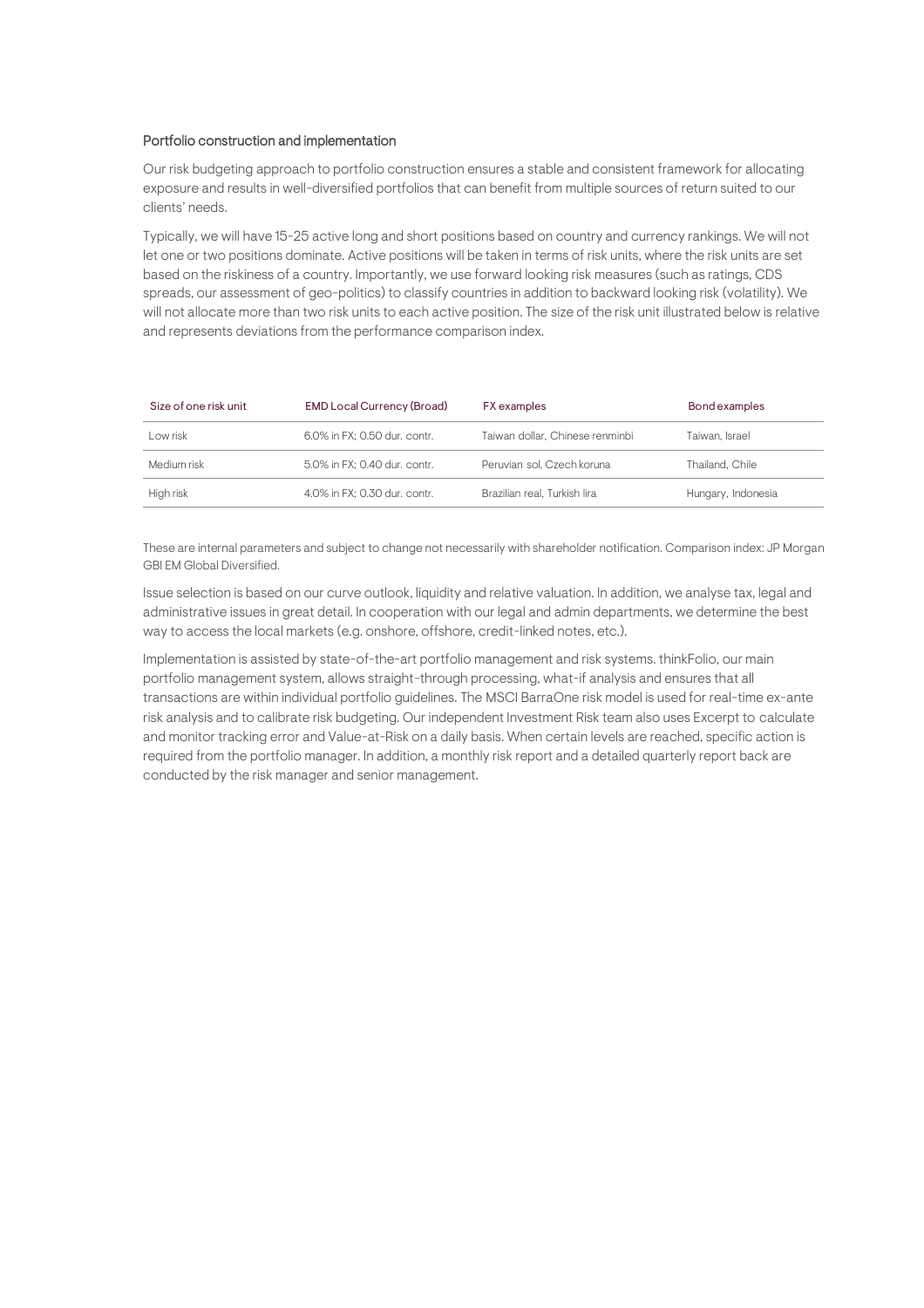## <span id="page-12-0"></span>Investment risk management and key characteristics

We have a comprehensive Governance and Oversight structure in place at Ninety One to manage risk throughout the business and this includes our approach to investment risk.

Managing risks across our investment strategies is an integral part of the portfolio management process and consists of both explicit limits as well as additional measures to ensure that the appropriate level of risk is employed to meet the risk and return objectives of our investors.

The four main areas that are of primary focus to Ninety One from an investment risk perspective are:

- 1. Philosophy and Process: Ensuring that investment capabilities adhere to investment style and mandate.
- 2. Research and Analysis: Confirming that suitable research and analysis underpins the investment decisionmaking process.
- 3. Concentration and Liquidity: Cognisance of the strategy's concentration and liquidity characteristics.
- 4. Risk Measurement: Making sure appropriate risk measurement and stress testing is carried out.

#### Investment characteristics

The investment characteristics and risk controls of Ninety One's Emerging Markets Local Currency Dynamic Debt Strategy are as follows:

#### Emerging Markets Local Currency Dynamic Debt strategy

| <b>Benchmark</b>                                               | JP Morgan Government Bond Index-Emerging Markets<br>(GBI-EM) Global Diversified |
|----------------------------------------------------------------|---------------------------------------------------------------------------------|
| <b>Risk controls</b>                                           |                                                                                 |
|                                                                | Internal parameters                                                             |
| Number of holdings                                             | Typically 15-25 active long and short positions                                 |
| Portfolio duration                                             | Benchmark +/-2 years                                                            |
| <b>EMFX Exposure</b>                                           | Typically 75-125%                                                               |
| <b>Hard Currency EM Debt</b>                                   | Maximum 30%                                                                     |
| Corporate Debt (excl. supra-nationals) of                      | Maximum 15%                                                                     |
| which High Yield (HY)                                          | Maximum 10%                                                                     |
| <b>Maximum per country</b>                                     | Benchmark +/-2 risk units                                                       |
| Maximum per currency                                           | Benchmark +/- 2 risk units                                                      |
| Maximum per HY issuer (excl government<br>and quasi-sov bonds) | Typically 2%                                                                    |
| Cash                                                           | Maximum 10%                                                                     |

Derivative use: Futures, IRS, TRS, FX Forwards allowed within above investment rules under UCITS fund with extended investment powers. UCITS rules: max 5%, but max 10% allowed as long as sum of issuers between 5-10% < 40%.

These internal parameters are subject to change not necessarily with prior notification. These are for information purposes and describe current investment process.

For further information on the investment team, investment process, performance target and indices, please see the Important information section.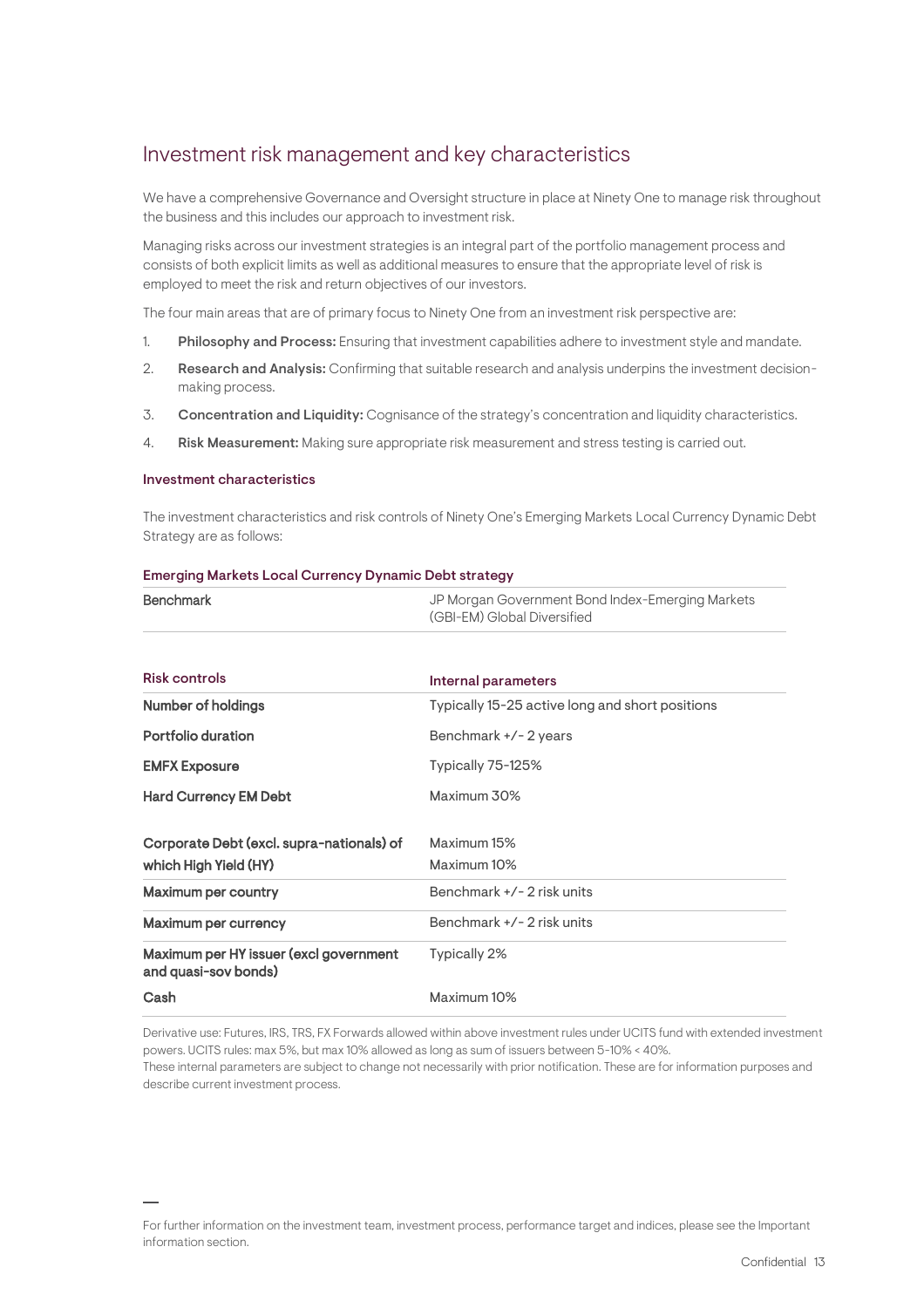#### General risks:

The value of investments, and any income generated from them, can fall as well as rise. Where charges are taken from capital, this may constrain future growth.

Past performance is not a reliable indicator of future results. If any currency differs from the investor's home currency, returns may increase or decrease as a result of currency fluctuations.

Investment objectives and performance targets are subject to change and may not necessarily be achieved, losses may be made.

#### Specific risks:

Currency exchange: Changes in the relative values of different currencies may adversely affect the value of investments and any related income.

Default: There is a risk that the issuers of fixed income investments (e.g. bonds) may not be able to meet interest payments nor repay the money they have borrowed. The worse the credit quality of the issuer, the greater the risk of default and therefore investment loss.

Derivatives: The use of derivatives may increase overall risk by magnifying the effect of both gains and losses leading to large changes in value and potentially large financial loss. A counterparty to a derivative transaction may fail to meet its obligations which may also lead to a financial loss.

Emerging market (inc. China): These markets carry a higher risk of financial loss than more developed markets as they may have less developed legal, political, economic or other systems.

Interest rate: The value of fixed income investments (e.g. bonds) tends to decrease when interest rates rise.

Liquidity: There may be insufficient buyers or sellers of particular investments giving rise to delays in trading and being able to make settlements, and/or large fluctuations in value. This may lead to larger financial losses than might be anticipated.

For further information on the investment team, investment process, performance target and indices, please see the Important information section.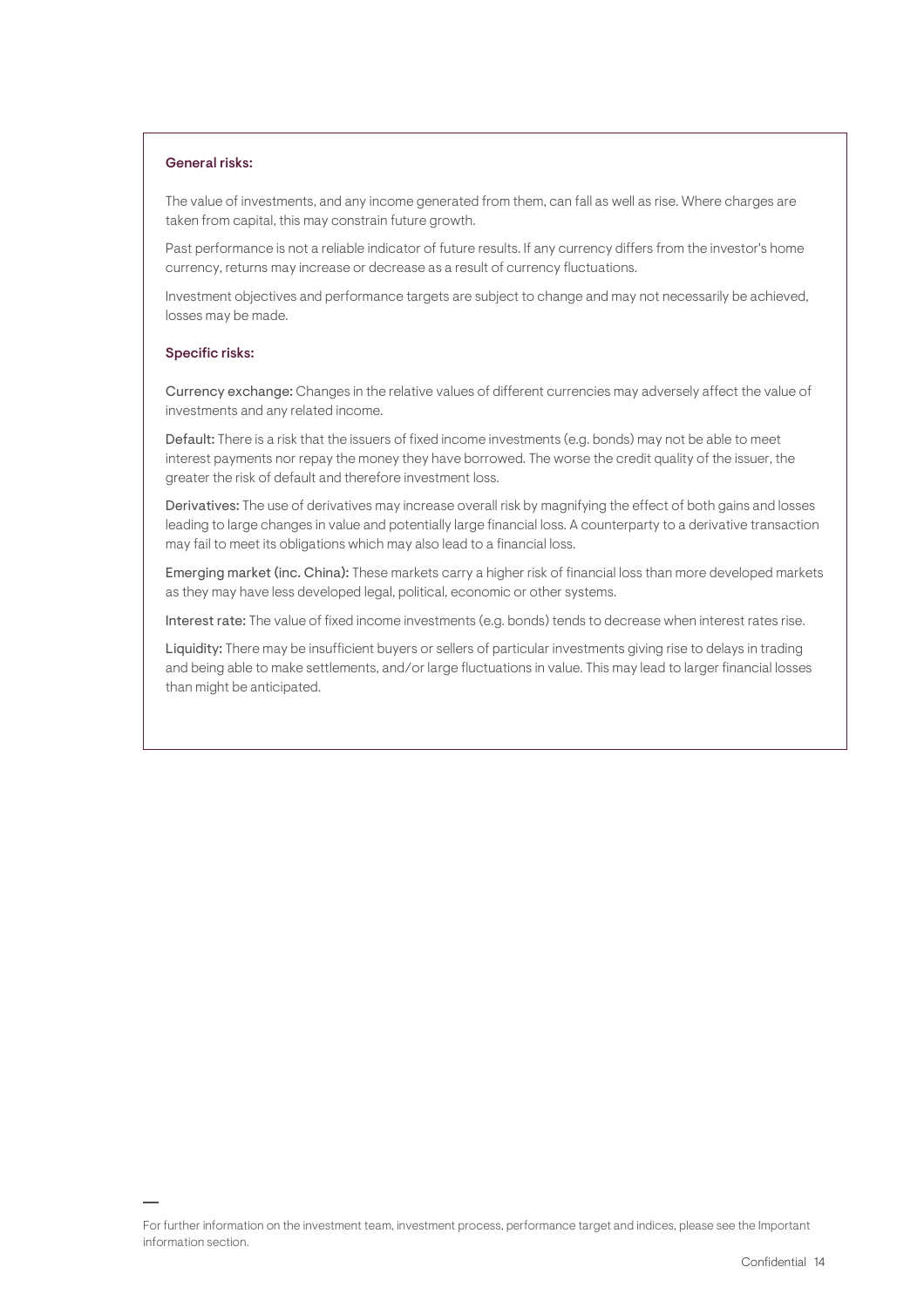# <span id="page-14-0"></span>Environmental, Social and Governance integration

Environmental, Social and Governance (ESG) integration is a priority for the leadership at Ninety One. We believe it adds more value to our clients to treat material ESG issues as an integral part of the investment analysis process rather than as a separate procedure.

We have a dedicated global ESG team, which is steered by a senior Investment Governance Committee. Together with all the investment teams, the ESG team focuses on integration strategies, ESG research and engagement efforts.

#### ESG integration within sovereign Emerging Market Debt

| Proprietary<br><b>ESG</b> analysis                                                                                                                                                                                                               | Investment<br>process integration                                                                                                                                                                                                                              | Outcomes                                                                                                                                                                                                                                                                                                           |
|--------------------------------------------------------------------------------------------------------------------------------------------------------------------------------------------------------------------------------------------------|----------------------------------------------------------------------------------------------------------------------------------------------------------------------------------------------------------------------------------------------------------------|--------------------------------------------------------------------------------------------------------------------------------------------------------------------------------------------------------------------------------------------------------------------------------------------------------------------|
| Sovereign ESG scorecard<br>Comprehensive eight factor scoring of<br>ESG trends based on qualitative<br>assessment by regional specialists<br>Informed by analysis of third party data,<br>policy analysis and interaction with policy-<br>makers | ESG scores feed into all our investment<br>scorecards across sovereign, FX and rates<br>scorecards with 5% weight<br>Complemented by a Political Risk<br>score capturing shorter-term<br>governance outlook<br>Engagement with company<br>management, NGOs and | Structured ESG process embeds ESG risk<br>management in portfolio construction<br>Ability to tailor ESG solutions for<br>institutional clients<br>Collaboration with clients ranging from<br>sharing of quarterly ESG trend scorecards<br>and qualitative views to ad hoc ESG<br>interaction on particular topics, |
| Ongoing collaboration and interaction<br>with ESG team                                                                                                                                                                                           | country policy makers                                                                                                                                                                                                                                          | companies and countries.                                                                                                                                                                                                                                                                                           |

#### ESG scorecard sub-categories

| Environmental Policy |          |              |             | Social Policy |                  |               | Governance |
|----------------------|----------|--------------|-------------|---------------|------------------|---------------|------------|
| Climate              | Resource | Land & Water | Built       | <b>Human</b>  | <i>Inclusive</i> | Institutional | Economic   |
| Action               | Strategy | Management   | Environment | Capital       | Growth           | Capacitv      | Policy     |

For illustrative purposes only

We have incorporated ESG-related factors in our investment process since the inception of our emerging market debt (EMD) capability. The details have naturally evolved as the asset class has matured and as ESG data has become more readily available. We now run an eight-factor ESG momentum scorecard that ensures we cover all the key elements of ESG, including 16 of the 17 SDGs. This scorecard provides a framework for our assessment of ESG policies and implementation, and their relevance to the long-run prospects for an economy, which in turn can influence asset returns.

ESG is integrated into our standard investment process through the ESG impact score. The ESG impact score is complemented by a political risk score that captures near-term governance shifts (which can potentially impact longer-term ESG trends).

Both these scores feed into all our investment scorecards – currencies, local rates and sovereign credit. Thus, all other things equal, markets with improving ESG scores will be higher up the scorecard rankings than those that are deteriorating.

Within corporate debt we monitor ESG issues using MCSI ESG Research, which combines quantitative and qualitative analysis to assess companies and countries from an ESG perspective. Corporate governance is one of the eight fundamental factors in our quantitative screen of the benchmark universe.

For further information on the investment team, investment process, performance target and indices, please see the Important information section.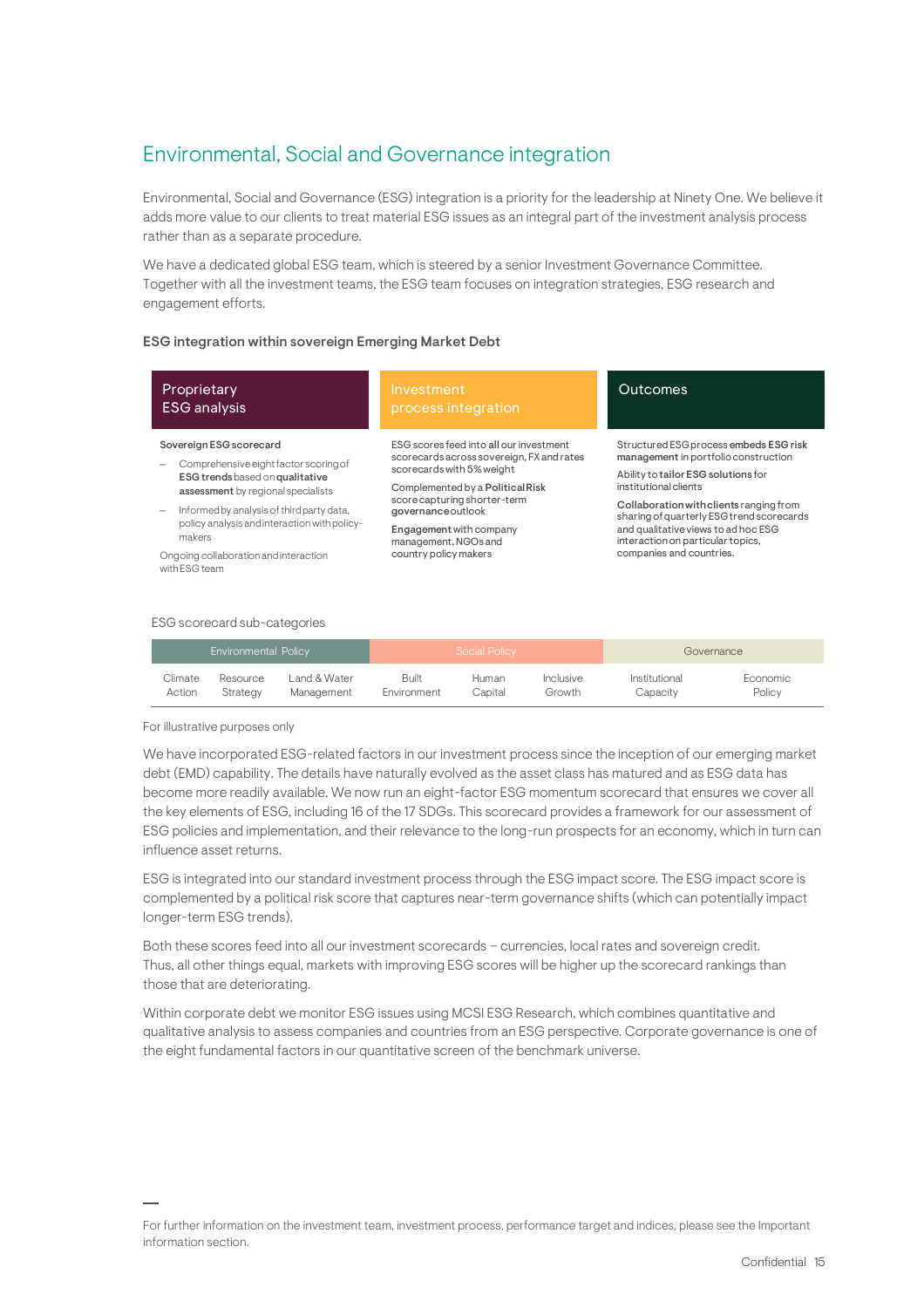## <span id="page-15-0"></span>Appendix

#### Strategy leader biographies



### Werner Gey van Pittius

Co-Head of Emerging Market Sovereign & FX Joined the firm in 2003 Joined the industry in 2003

Werner is Co-Head of Emerging Market Sovereign & FX at Ninety One. He is jointly responsible with Peter Eerdmans for all global emerging market sovereign debt strategies. Werner is also responsible for EEMEA research in the team. He moved to London from Cape Town where he was a fixed income quantitative analyst and managed Ninety One's asset and liability matching book. Prior to Ninety One, Werner played professional rugby in concurrence with academic programmes. He holds a Bachelor of Commerce degree in Insurance Science from the University of Pretoria, a Bachelor of Commerce (Hons) degree in Financial Economics from the University of Stellenbosch, and a Master of Science degree in Applied Statistics from Oxford University. In addition, Werner obtained the Society of Technical Analysts diploma and was awarded the Chartered Financial Analyst (CFA) designation from the CFA Institute in 2006.



## Antoon de Klerk

Portfolio Manager Joined the firm in 2006 Joined the industry in 2005

Antoon is an investment specialist and portfolio manager in the Global Emerging Market Debt team at Ninety One. He is a portfolio manager for our Emerging Markets Local Currency Debt, Emerging Markets Local Currency Total Return Debt, and African Fixed Income strategies. He also has joint regional research responsibilities for Africa. He joined the Investec Group in 2005 as part of the Investec chartered accountant (TOPP) Programme. After spending time in accounts and investment banking where he was involved with merger and acquisition advisory work, he joined the firm in 2006. Antoon holds a Master's degree (cum laude) in Economics and an honours degree in Accounting from the University of Stellenbosch and is a Chartered Accountant (SA). Antoon studied in Germany as part of his post-graduate economic studies.

For further information on the investment team, investment process, performance target and indices, please see the Important information section.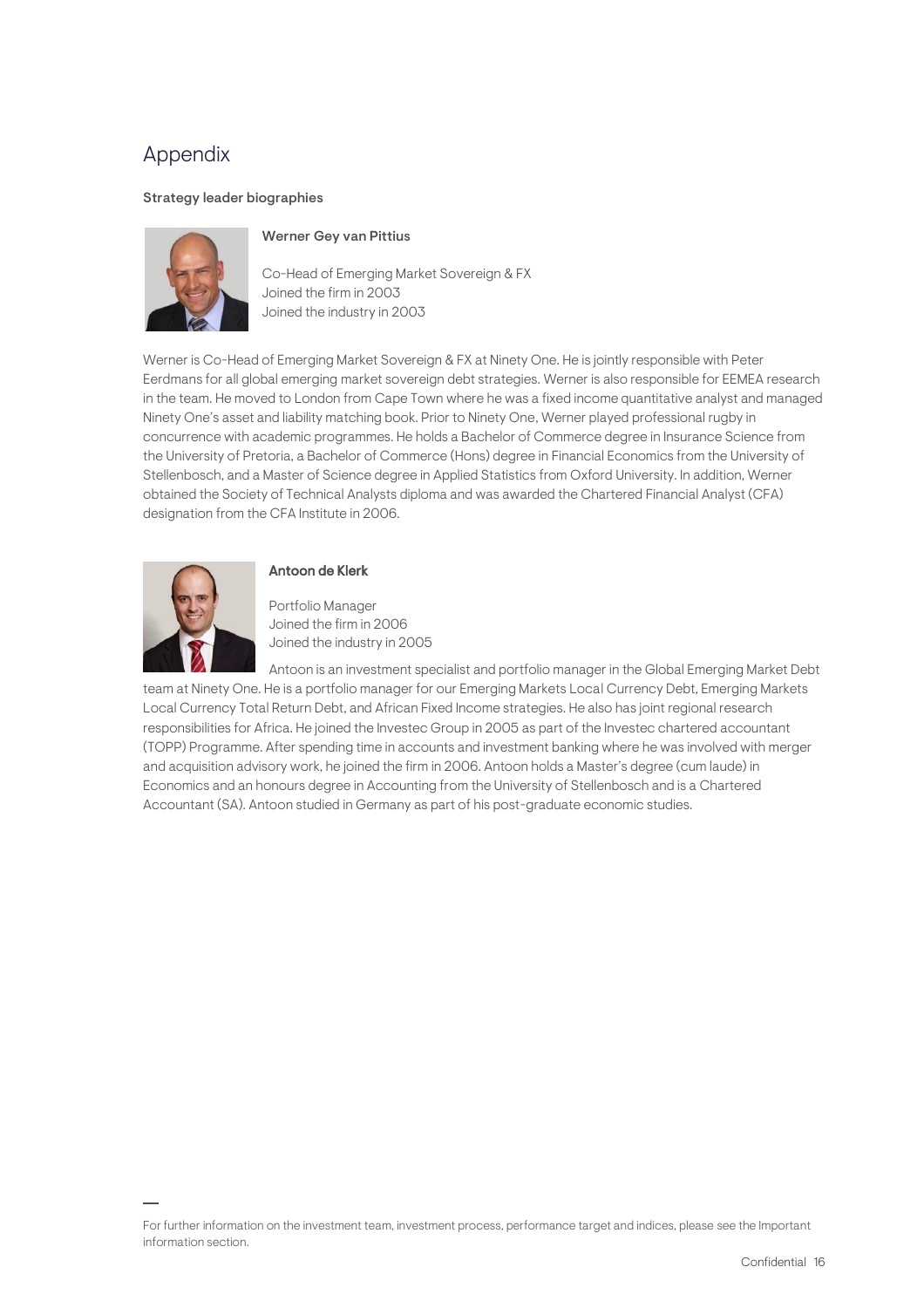# <span id="page-16-0"></span>Important information

The personal information contained in this document is confidential, and only for the information of the intended recipient.

This communication is for institutional investors and financial advisors only. It is not to be distributed to the public or within a country where such distribution would be contrary to applicable law or regulations. If you are a retail investor and receive it as part of a general circulation, please contact us at [www.ninetyone.com/contactus.](http://www.ninetyone.com/contactus)

The information may discuss general market activity or industry trends and is not intended to be relied upon as a forecast, research or investment advice. The economic and market views presented herein reflect Ninety One's judgment as at the date shown and are subject to change without notice. There is no guarantee that views and opinions expressed will be correct, and Ninety One's intentions to buy or sell particular securities in the future may change. The investment views, analysis and market opinions expressed may not reflect those of Ninety One as a whole, and different views may be expressed based on different investment objectives. This communication is based on internal data, public and third-party sources. Although we believe the information to be reliable, we have not independently verified it, and we cannot guarantee its accuracy or completeness. Ninety One's internal data may not be audited. Ninety One does not provide legal or tax advice. Prospective investors should consult their tax advisors before making tax-related investment decisions.

Nothing herein should be construed as an offer to enter into any contract, investment advice, a recommendation of any kind, a solicitation of clients, or an offer to invest in any particular fund, product, investment vehicle or derivative. Investment involves risks. Past performance is not indicative of future performance. Any decision to invest in strategies described herein should be made after reviewing the offering document and conducting such investigation as an investor deems necessary and consulting its own legal, accounting and tax advisors in order to make an independent determination of suitability and consequences of such an investment. This material does not purport to be a complete summary of all the risks associated with this Strategy. A description of risks associated with this Strategy can be found in the offering or other disclosure documents. Copies of such documents are available free of charge upon request.

In the US, this communication should only be read by institutional investors, professional financial advisers and their eligible clients, but must not be distributed to US persons apart from the aforementioned recipients. THIS INVESTMENT IS NOT FOR SALE TO US PERSONS EXCEPT QUALIFIED PURCHASERS. In Australia, this document is provided for general information only to wholesale clients (as defined in the Corporations Act 2001). In Hong Kong, this document is intended solely for the use of the person to whom it has been delivered and is not to be reproduced or distributed to any other persons; this document shall be delivered to professional financial advisors and institutional and professional investors only. It is issued by Ninety One Hong Kong Limited and has not been reviewed by the Securities and Futures Commission of Hong Kong (SFC). The Company's website has not been reviewed by the SFC and may contain information with respect to non-SFC authorised funds which are not available to the public of Hong Kong. In Singapore, this document is issued by Ninety One Singapore Pte. Limited (company registration number: 201220398M) for accredited investors, professional financial advisors and institutional investors only. In Indonesia, Thailand, The Philippines, Brunei, Malaysia and Vietnam this document is provided in a private and confidential manner to institutional investors only. In South Africa, Ninety One SA Proprietary Ltd. is an authorised financial services provider. Ninety One Botswana (Proprietary) Limited, Unit 5, Plot 64511, Fairgrounds, Gaborone, Botswana, is regulated by the Non-Bank Financial Institutions Regulatory Authority. In Namibia, Ninety One Namibia (Proprietary) Ltd is regulated by the Namibia Financial Institutions Supervisory Authority.

Except as otherwise authorised, this information may not be shown, copied, transmitted, or otherwise given to any third party without Ninety One's prior written consent.

© 2020 Ninety One. All rights reserved. Issued by Ninety One, April 2020.

Additional information on our investment strategies can be provided on request.

For further information on the investment team, investment process, performance target and indices, please see the Important information section.